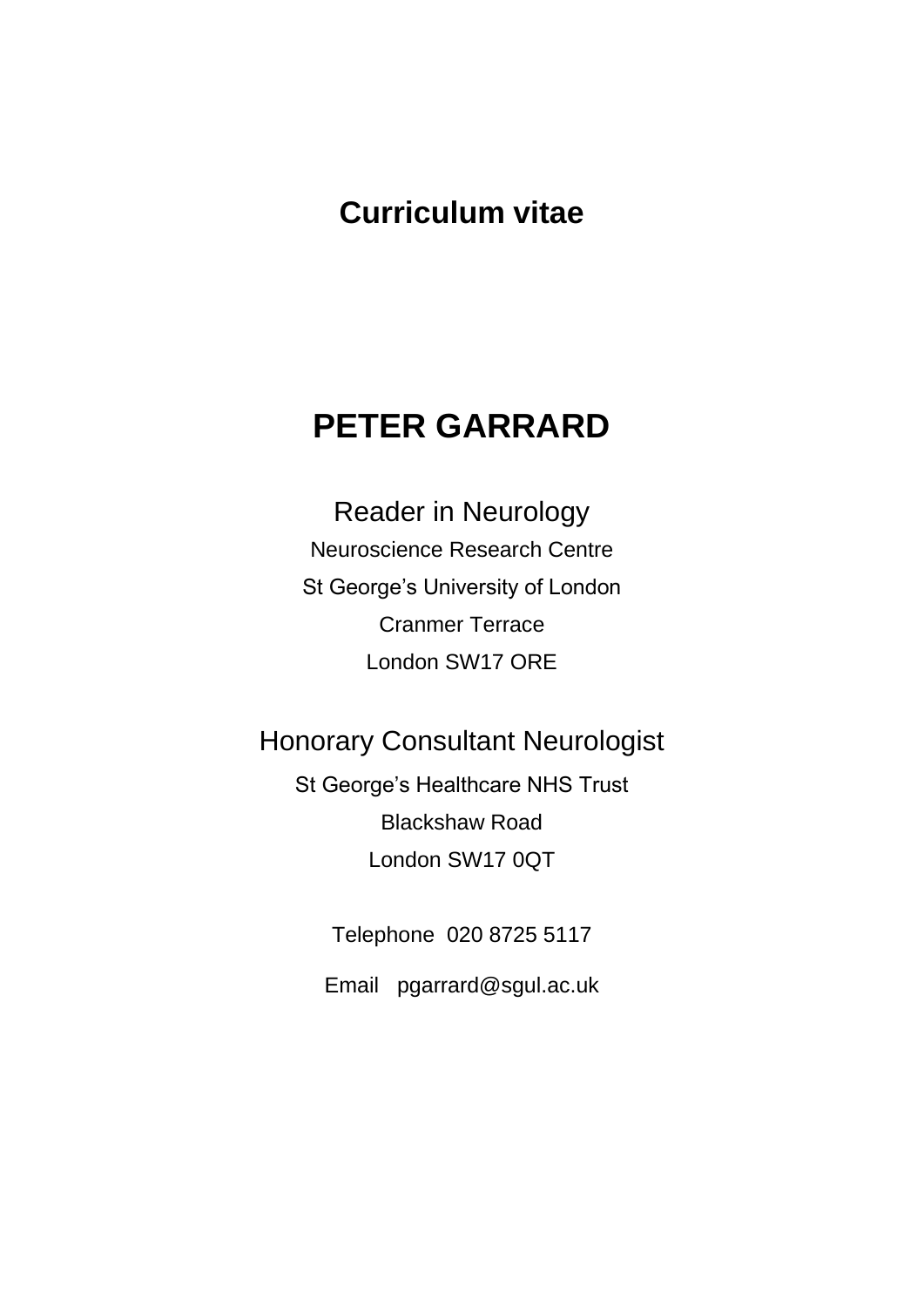# **1. Academic Qualifications**

|  | 2004                                   | <b>FRCP</b>                    |                                                                                                | Royal College of Physicians of London                                                                  |  |  |
|--|----------------------------------------|--------------------------------|------------------------------------------------------------------------------------------------|--------------------------------------------------------------------------------------------------------|--|--|
|  | 1999                                   | PhD (Cognitive Science)        |                                                                                                | St Catharine's College, Cambridge                                                                      |  |  |
|  | 1994                                   | <b>MRCP</b>                    |                                                                                                | Royal College of Physicians of London                                                                  |  |  |
|  | 1990                                   | MB, ChB                        |                                                                                                | University of Bristol                                                                                  |  |  |
|  | 1983                                   | <b>BA (Literae Humaniores)</b> |                                                                                                | Worcester College, Oxford                                                                              |  |  |
|  | 2. Previous Appointments               |                                |                                                                                                |                                                                                                        |  |  |
|  | 09/2007 - 03/2010<br>12/2005 - 08/2007 |                                | Reader in Neurology<br>University of Southampton                                               |                                                                                                        |  |  |
|  |                                        |                                | <b>Honorary Consultant Neurologist</b><br>Southampton University Hospitals NHS Trust           |                                                                                                        |  |  |
|  |                                        |                                | Senior Lecturer in Neurology<br>Royal Free and University College Medical School               |                                                                                                        |  |  |
|  |                                        |                                |                                                                                                | <b>Honorary Consultant Neurologist</b><br>Royal Free Hampstead and Barnet-Chase Farm NHS Trusts        |  |  |
|  | 12/2001 - 11/2005                      |                                | Senior Lecturer in Cognitive Neuroscience<br>Institute of Neurology, University College London |                                                                                                        |  |  |
|  |                                        |                                |                                                                                                | <b>Honorary Consultant Neurologist</b><br>National Hospital for Neurology and Neurosurgery, London     |  |  |
|  | 06/1999 - 11/2001                      |                                | Registrar in Neurology<br>Anglia (now East of England) Deanery                                 |                                                                                                        |  |  |
|  | 06/1996 - 05/1999                      |                                |                                                                                                | Clinical Training Research Fellow (Medical Research Council)<br>University of Cambridge Neurology Unit |  |  |
|  | 01/1995 - 05/1996                      |                                | Registrar in Neurology<br><b>Bristol training rotation</b>                                     |                                                                                                        |  |  |
|  | 02/1994 - 12/1994                      |                                | <b>Medical Registrar</b><br><b>Watford General Hospital</b>                                    |                                                                                                        |  |  |
|  | 08/1992 - 01/1994                      |                                | <b>SHO</b> rotation<br>St George's Hospital                                                    |                                                                                                        |  |  |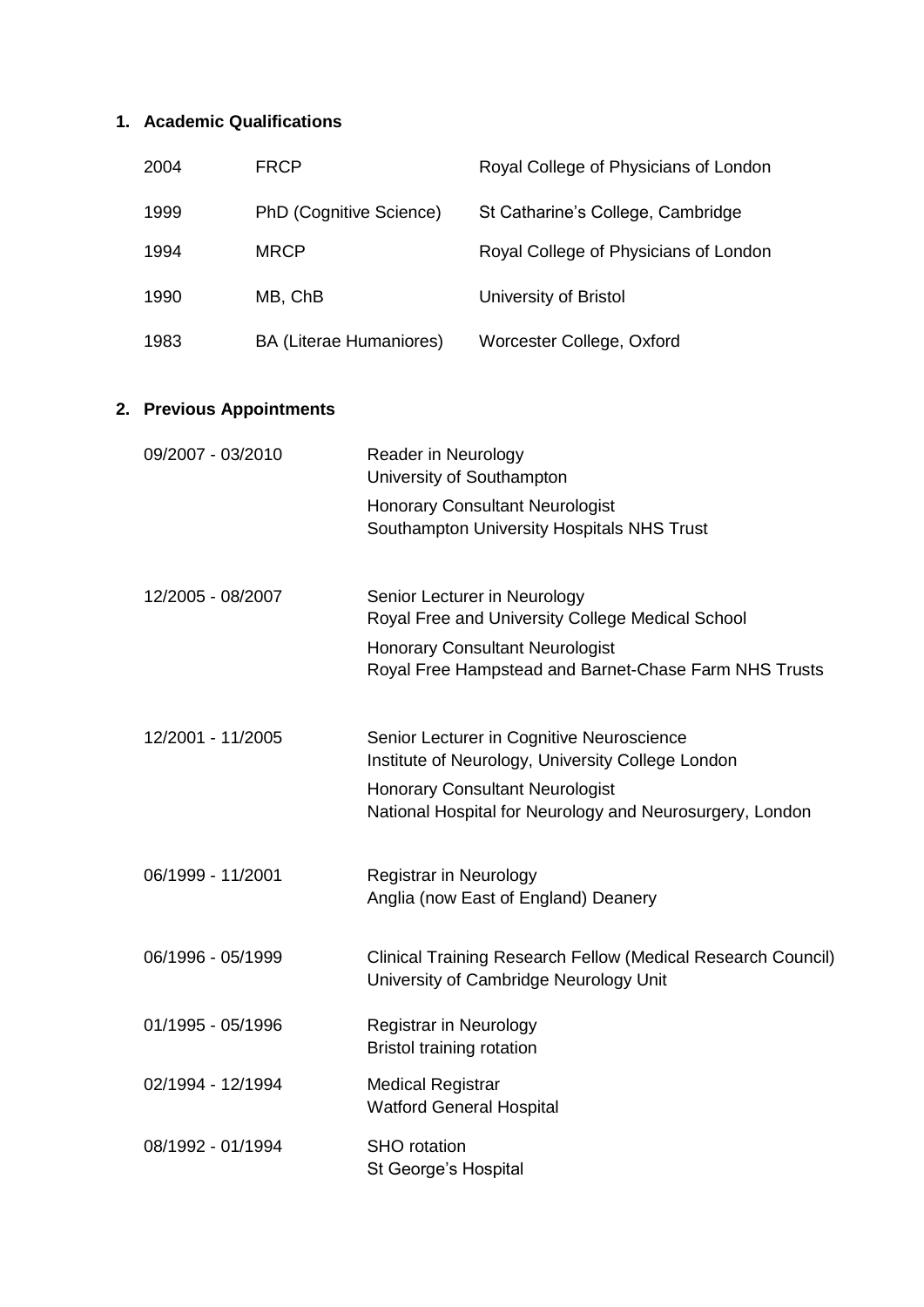# **3. Other Appointments and Affiliations**

| $2015 -$ | Trustee - Daedalus Trust <www.daedalustrust.com></www.daedalustrust.com>                                                                            |
|----------|-----------------------------------------------------------------------------------------------------------------------------------------------------|
| $2014 -$ | Trustee - St George's Neuroscience Research Foundation<br><www.neurosciencesresearchfoundation.org.uk></www.neurosciencesresearchfoundation.org.uk> |
| $2014 -$ | Chair - UCL Clinical Trials Unit (Trials Adoption Group)                                                                                            |
| $2014 -$ | Lead for Dementia Research - South London Clinical Research Network,<br>Division 5                                                                  |
| $2011 -$ | Member - Research Advisory Group of the Daedalus Trust                                                                                              |
| $2005 -$ | Fellow – Royal Society of Medicine                                                                                                                  |
| $2001 -$ | Ordinary Member - Association of British Neurologists                                                                                               |

# **4. Special Awards, Honours and Distinctions**

| $2015 -$  | Associate Editor - Journal of Alzheimer's Disease                                                                                                                                                                                                                          |
|-----------|----------------------------------------------------------------------------------------------------------------------------------------------------------------------------------------------------------------------------------------------------------------------------|
| $2014 -$  | Associate Editor - Cortex                                                                                                                                                                                                                                                  |
| Aug. 2014 | Prioritisation Panel member – EPSRC's 'Sensing and Imaging for Diagnosis<br>of Dementias' call.                                                                                                                                                                            |
| $2011 -$  | Review panel member – NIHR Efficacy and Mechanism Evaluation and `<br>Health Technology Assessment funding streams                                                                                                                                                         |
| $2008 -$  | Grant reviewer - MRC, Alzheimer's Society, ARUK, NIHR                                                                                                                                                                                                                      |
| $2001 -$  | Peer reviewer for: Annals of Neurology, Brain, Journal of the American<br>Medical Association, Journal of Neurology Neurosurgery and Psychiatry,<br>Cortex, Journal of Alzheimer's Disease, Cognitive and Behavioural<br>Neurology, Neuropscyhologia, Journal of Neurology |
|           | 2001 - 2005 MRC Clinician Scientist Fellow                                                                                                                                                                                                                                 |
|           | 1996 - 1999 MRC Clinical Training Fellow                                                                                                                                                                                                                                   |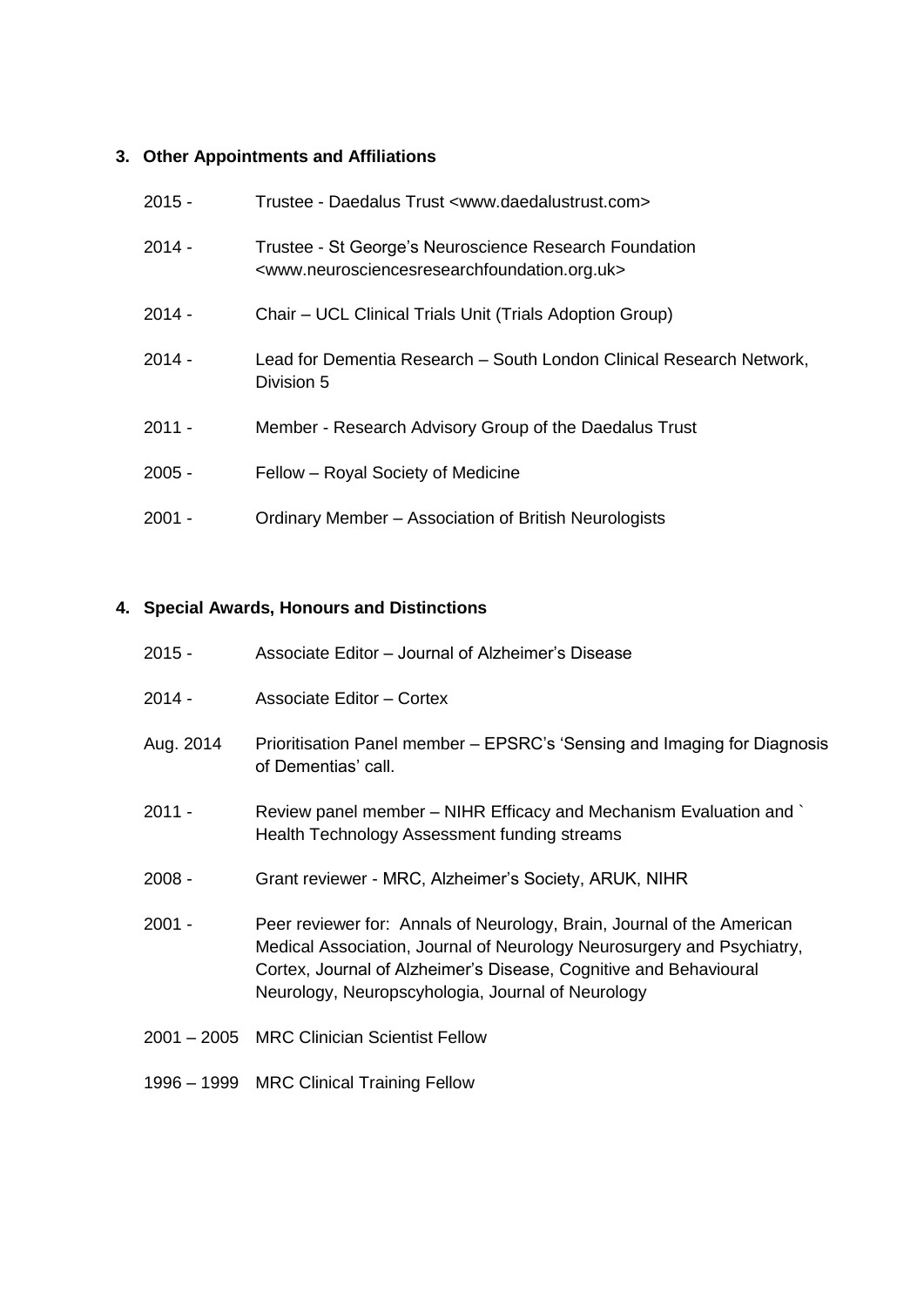# **5. Teaching**

#### Internal

| Course                        | Year           | Module        | <b>Activity Title</b> | <b>Activity</b>          | <b>Date</b> | <b>No</b>      | <b>Units</b>        |
|-------------------------------|----------------|---------------|-----------------------|--------------------------|-------------|----------------|---------------------|
| <b>BSc</b>                    | $\mathbf{1}$   | Clinical      | Clinical              | Lecture                  | 24/1/15     | $\mathbf{1}$   | Hour                |
| Neuroscience                  |                | dementia      |                       |                          |             |                |                     |
| BMS,<br>$\mathbf{1}$<br>Neuro |                | Injury to the | Lecture               | 25/11/14<br>$\mathbf{1}$ |             | Hour           |                     |
| MBBS5                         |                |               | cerebral              |                          |             |                |                     |
|                               |                |               | hemispheres           |                          |             |                |                     |
| BMS,                          | $\mathbf{1}$   | Neuro         | Injury to the         | Lecture                  | 25/11/15    | $\mathbf{1}$   | Hour                |
| MBBS5                         |                |               | cerebral              |                          |             |                |                     |
|                               |                |               | hemispheres           |                          |             |                |                     |
| <b>MBBS</b>                   | Final          |               | <b>OSCE</b>           | Examining                | 2012        | 3              | <b>OSCEs</b>        |
| <b>MBBS</b>                   | Final          |               | <b>OSCE</b>           | Examining                | 2013        | $\overline{2}$ | <b>OSCEs</b>        |
| <b>MBBS</b>                   | Final          |               | <b>OSCE</b>           | Examining                | 2014        | 3              | <b>OSCEs</b>        |
| <b>MBBS</b>                   | Final          |               | <b>OSCE</b>           | Examining                | 2015        | 3              | <b>OSCEs</b>        |
| <b>MBBS</b>                   | P              | Neuro plus    | Dementia              | Lecture                  | 2014-15     | $\overline{4}$ | Lectures            |
| <b>MBBS</b>                   | P              | Neuro plus    | Dementia              | Lecture                  | 20115-16    | 4              | Lectures            |
| <b>BSc</b>                    | 3              | Neuroscience  | Final year            | Project                  | $1/10/14$ - | $\mathbf{1}$   | Student             |
|                               |                |               | project               | supervision              | 1/4/15      |                |                     |
| <b>BSc</b>                    | $\overline{3}$ | Neuroscience  | Final year            | Project                  | $1/10/15 -$ | $\mathbf{1}$   | Student             |
|                               |                |               | project               | supervision              | 1/4/16      |                |                     |
| <b>MBBS</b>                   | P              | Neuro plus    | Outpatient            | Small group              | 2014-15     | 8              | <b>Students</b>     |
|                               |                |               | neurology             | teaching                 |             |                |                     |
| <b>MBBS</b>                   | P              | Neuro plus    | Outpatient            | Small group              | 2015-16     | 8              | <b>Students</b>     |
|                               |                |               | neurology             | teaching                 |             |                |                     |
| <b>MBBS</b>                   | P              | Neuro plus    | Student sign          | Evaluation               | 2014-15     | $\overline{2}$ | Sign-offs           |
|                               |                |               | off                   | and grading              |             |                |                     |
| <b>MBBS</b>                   | P              | Neuro plus    | Student sign          | Evaluation               | 2015-16     | $\overline{2}$ | Sign-offs           |
|                               |                |               | off                   | and grading              |             |                |                     |
| <b>MBBS</b>                   | F              | Elective      | Computational         | Project                  | $9/14-$     | $\mathbf{1}$   | Student             |
|                               |                | studentship   | linguistics           | supervision              | 12/14       |                |                     |
| <b>BSc</b>                    | 3              | Clinical      | Examining             | Dissertation             | 2014-15     | $\overline{3}$ | <b>Students</b>     |
|                               |                | neuroscience  |                       | grading and              |             |                |                     |
|                               |                |               |                       | viva exam                |             |                |                     |
| <b>MRes</b>                   | 3              | Dissertation  | Examining             | Dissertation             | 2015-16     | $\mathbf{1}$   | <b>Dissertation</b> |
|                               |                |               |                       | marking                  |             |                |                     |
| PhD                           | 3/4            |               | Viva voce             | Independent              | 2014-       | $\overline{2}$ | Vivas               |
|                               |                |               | examination           | chair                    | 2015        |                |                     |

2013 – 2015: Member of the Research Degrees Committee and MDRes Coordinator

#### External

- 2010 Visiting lecturer on BA (Human Sciences) University of Oxford
- 2001 2012 Visiting lecturer on MSc Cognitive Neuropsychology course (Birkbeck College)

#### **6. Research**

I am internationally recognised as an expert in the fields of young onset dementia, its associated language disorders and computational approaches to detection, quantification and classification. Although my research focuses on the effects of neurodegenerative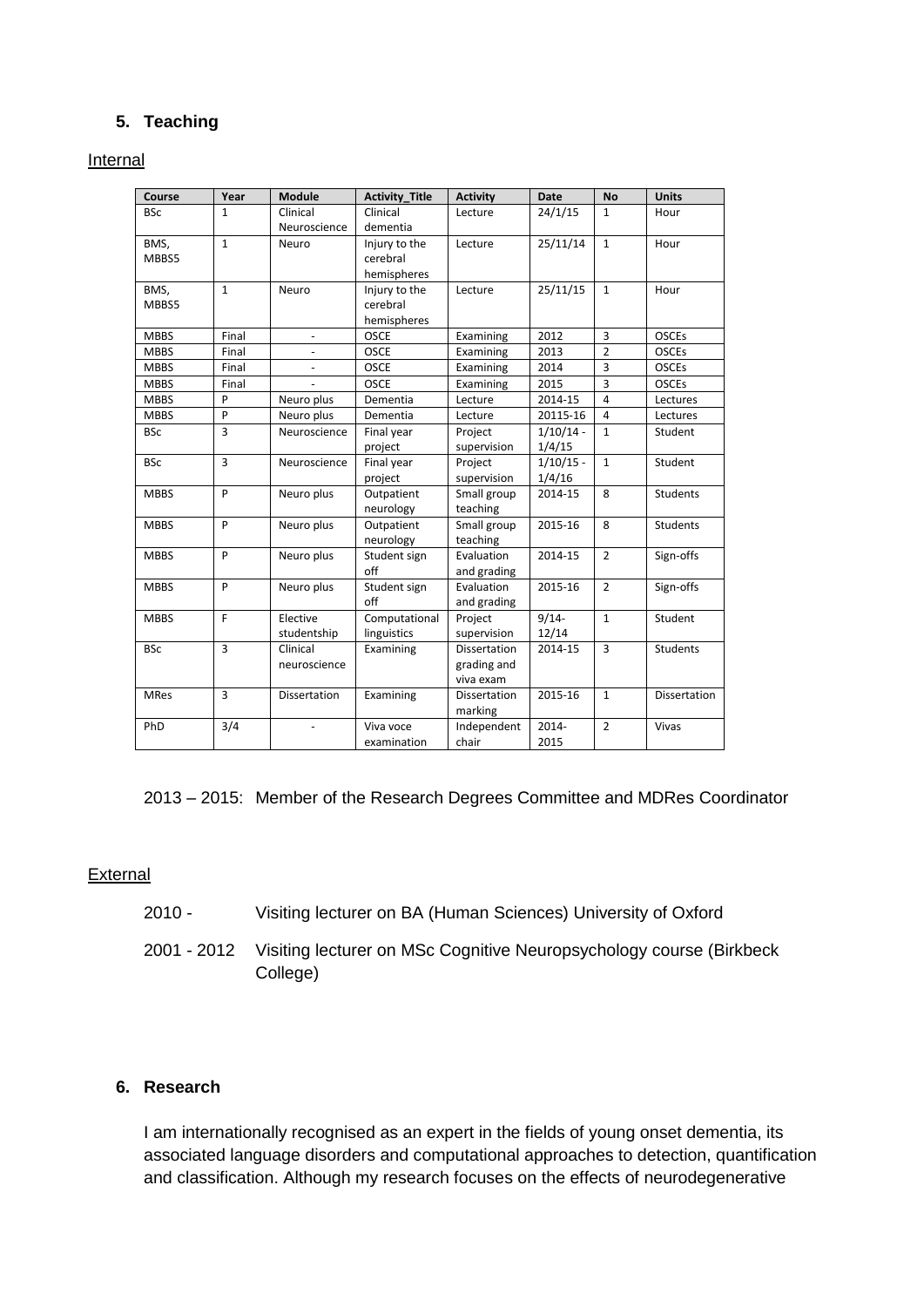diseases on spoken and written language and its translational potential as a disease biomarker, the methods I have developed have powerful cross-disciplinary applications. I have pioneered the computational analysis of archived language, from  $18<sup>th</sup>$  century letters through to transcripts of contemporary political debate. This unique approach, for which I coined the term 'Cognitive Archaeology', has been applied to questions of medical, historical, literary and political importance, underlining the opportunities for creative crossdisciplinary collaboration together with broad and effective public engagement.

My publication output was included in SGUL's 2014 REF return

My current citation metrics are:

Total citations:3289 h-index: 23 i10 index: 34

#### **Publications**

#### BOOKS

P. Garrard and G. Robinson (Editors). The Intoxication of Power: interdisciplinary insights. Palgrave Macmillan 2015

S. Cappa, J. Abutalebi, J-F. Demonet, P. Fletcher and P. Garrard (Editors). Cognitive Neurology: a clinical textbook. Oxford University Press 2008

J. Golomb, A. Kluger, P. Garrard and S. Ferris. Clinician's Manual on Mild Cognitive Impairment. Science Press Ltd. 2001

# BOOK CHAPTERS

- 1. P. Garrard. "Neurology for Psychiatrists" In: Psychiatry - an evidence-based textbook for the MRCPsych. (Revised Edition) L. Puri and I. Treasden (Editors). Hodder Arnold (In press)
- 2. P. Garrard, J.R. Hodges and K. Patterson. "Iris Murdoch revisited" In: Single Cases in the Memory Literature. S. Macpherson and S. Della Sala (Editors). Taylor and Francis (In press)
- 3. P. Garrard. "On the Linguistics of Power (and the Power of Linguistics)" In: The Intoxication of Power. P. Garrard and G. Robinson (Editors). Palgrave Macmillan. 2015.
- 4. S. Nageshwaran and P. Garrard "Dementia" In: Drugs in Neurology. S. Nageshwaran, H. Wilson, A. Dickenson, and D. Ledingham (Editors). Oxford University Press. 2014
- 5. P. Garrard. "Neurology for Psychiatrists" In: Psychiatry an Evidence-based textbook for the MRCPsych. L. Puri and I. Treasden (Editors). Hodder Arnold. 2012
- 6. P. Garrard. "Textual Pathology" In: Text and Genre in Reconstruction: effects of digitisation on ideas, behaviours, products and institutions. W. McCarty (Editor). Open Book. 2009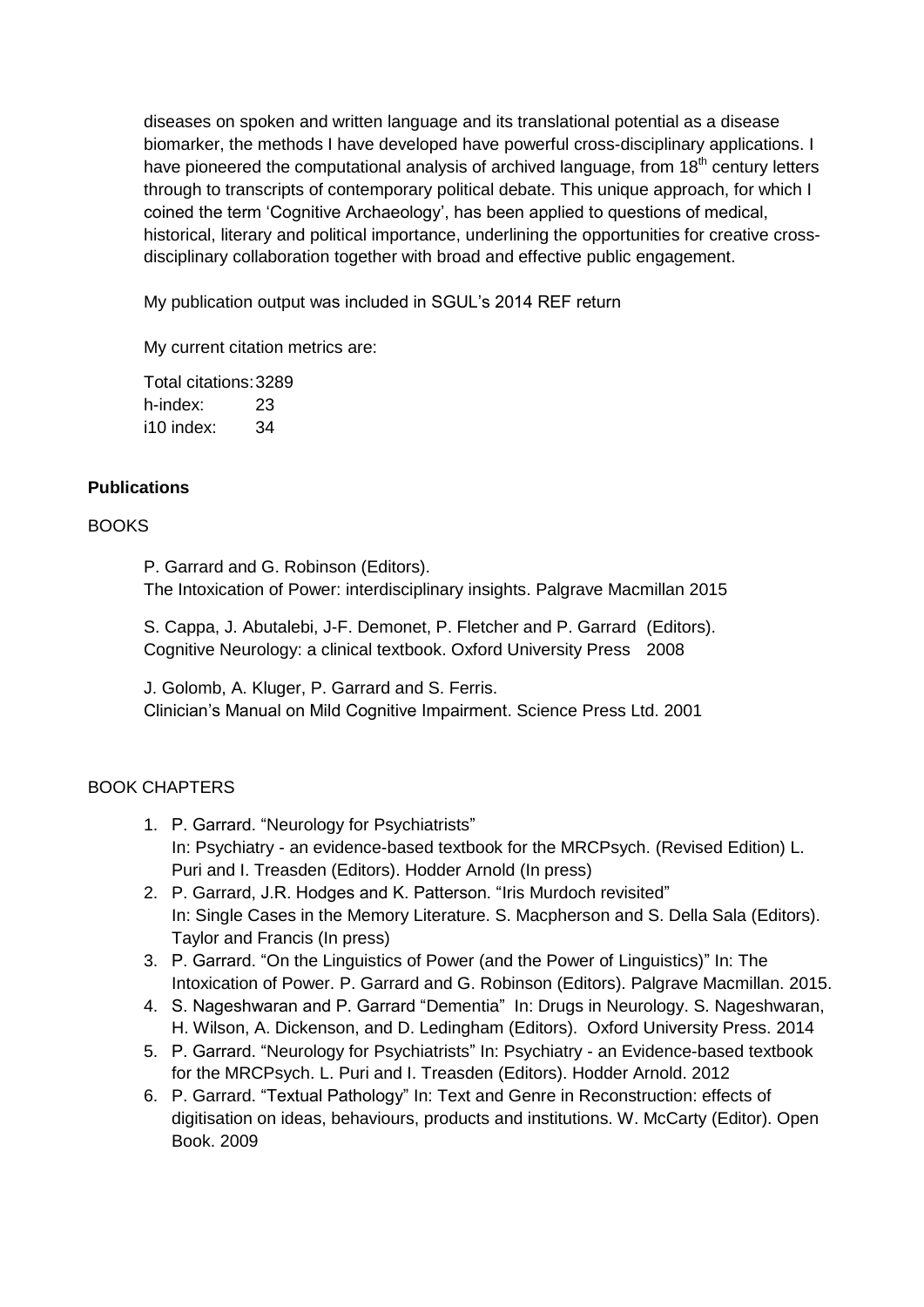- 7. P. Garrard "Differential Diagnosis in Dementia". In: Cognitive Neurology: a clinical textbook. S. Cappa, J. Abutalebi, J-F. Demonet, P. Fletcher and P. Garrard (Editors). Oxford University Press. 2008
- 8. P. Garrard, J. Hodges and K. Patterson. "Semantic Processing in Alzheimer's Disease" In: Cognitive Neuropsychology of Alzheimer's Disease. R. Morris and J. Becker (Editors). Oxford University Press. 2004
- 9. P. Garrard, M.A. Lambon Ralph, J.R. Hodges "Semantic dementia: a category-specific paradox." In: Category Specificity in Brain and Mind. E. Forde and G.W. Humphreys (Editors). Psychology Press. 2002
- 10. J.R. Hodges, P. Garrard and K. Patterson "Semantic Dementia" In: Pick's Disease and Pick Complex. A. Kertesz and D. Munoz (Editors). Wiley Liss Inc. 1998

#### REVIEWS AND EDITORIALS

- **11. Garrard, P., and B. Elvevag. 2014. "Language, computers and cognitive neuroscience."** *Cortex* **no. 55:1-4.**
- 12. Garrard, P. "Interactive Atlas Of The Human Brain" (CD-ROM). Robert E Kingsley, Robert D Kingsley. Humana Press. European Journal of Paediatric Neurology 2010; 14:289.
- 13. Jiwa, N. S., P. Garrard, and A. H. Hainsworth. 2010. "Experimental models of vascular dementia and vascular cognitive impairment: a systematic review." *Journal of Neurochemistry* no. 115 (4):814-828.
- 14. Garrard, P. 2010. "Literature, history and biology." *Psychologist* no. 23 (3):262-263.
- 15. Garrard, P. "The essential handbook of memory disorders for clinicians". Edited by Baddeley, A, Kopelman, M and Wilson, B. J. Neurol. Neurosurg. Psychiatry, Apr 2005; 76: 598.
- 16. Garrard, P. "Memory from A to Z". Yadin Dudai: Oxford, OUP 2002. Review in Journal of Neurology, 2003.
- 17. Garrard, P., and J. R. Hodges. 2000. "Semantic dementia: clinical, radiological and pathological perspectives." *J Neurol* no. 247 (6):409-22.
- 18. Garrard, P., and J. R. Hodges. 1999. "Semantic dementia: implications for the neural basis of language and meaning." *Aphasiology* no. 13 (8):609-623.
- 19. Garrard, P., R. Perry, and J. R. Hodges. 1997. "Disorders of semantic memory." *J Neurol Neurosurg Psychiatry* no. 62 (5):431-5.
- 20. Ralph, M. A. L., and P. Garrard. 2001. "Category-specific deficits: Insights from semantic dementia and Alzheimer's disease." *Behavioral and Brain Sciences* no. 24 (3):485-+
- 21. Garrard, P., and J. R. Hodges. 2000. "Semantic dementia: clinical, radiological and pathological perspectives." *Journal of Neurology* no. 247 (6):409-422.
- 22. Garrard, P. 2000. "Category-specific names test." *European Journal of Cognitive Psychology* no. 12 (2):285-288.

# SCIENTIFIC PAPERS

23. Garrard, P., V. Nemes, D.Nicolic, and A. Barney. (in press). Motif discovery in speech: application to monitoring Alzheimer's disease. Current Alzheimer Research.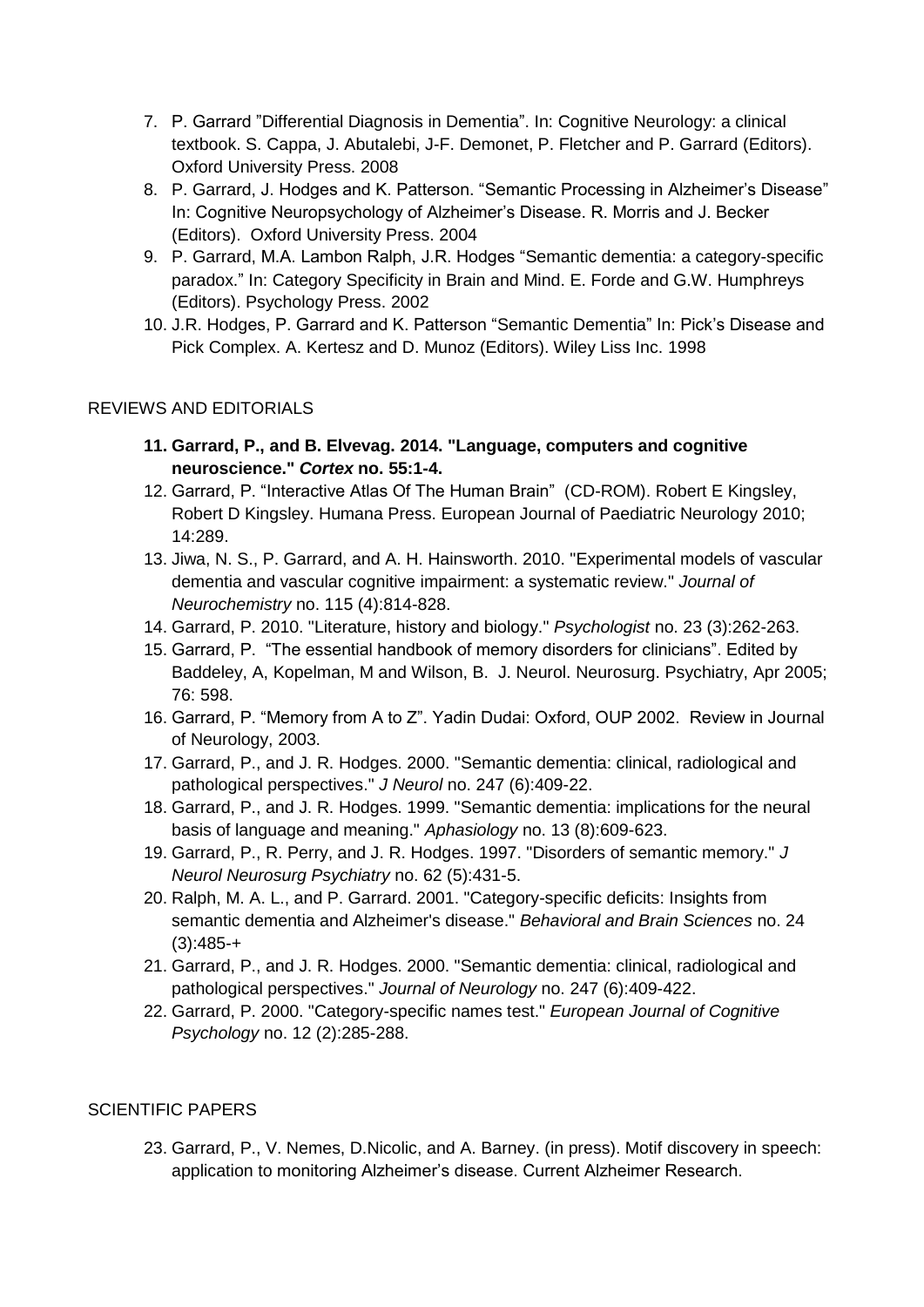- 24. Rentoumi, V., J. Conlin, T.J. Peters, and P. Garrard. (in press). "The acute mania of King George III: A computational linguistic analysis. *PLoS One.*
- **25. Laske, C., H. R. Sohrabi, S. M. Frost, K. Lopez-de-Ipina, P. Garrard, M. Buscema, J. Dauwels, S. R. Soekadar, S. Mueller, C. Linnemann, S. A. Bridenbaugh, Y. Kanagasingam, R. N. Martins, and S. E. O'Bryant. 2015. "Innovative diagnostic tools for early detection of Alzheimer's disease."** *Alzheimers & Dementia* **no. 11 (5):561-578.**
- 26. Benjamin, M. J., A. Cifelli, P. Garrard, D. Caine, and F. W. Jones. 2015. "The role of working memory and verbal fluency in autobiographical memory in early Alzheimer's disease and matched controls." *Neuropsychologia* no. 78:115-121.
- 27. Catricala, E., P. A. Della Rosa, V. Plebani, D. Perani, P. Garrard, and S. F. Cappa. 2015. "Semantic feature degradation and naming performance. Evidence from neurodegenerative disorders." *Brain and Language* no. 147:58-65.
- **28. Garrard, P., V. Rentoumi, B. Gesierich, B. Miller, and M. L. Gorno-Tempini. 2014. "Machine learning approaches to diagnosis and laterality effects in semantic dementia discourse."** *Cortex* **no. 55:122-129.**
- **29. Garrard, P., V. Rentoumi, C. Lambert, and D. Owen. 2014. "Linguistic biomarkers of Hubris syndrome." Cortex no. 55:167-181.**
- **30. Rentoumi, V., L. Raoufian, S. Ahmed, C. A. de Jager, and P. Garrard. 2014. "Features and Machine Learning Classification of Connected Speech Samples from Patients with Autopsy Proven Alzheimer's Disease with and without Additional Vascular Pathology." Journal of Alzheimers Disease no. 42:S3-S17.**
- 31. Noonan, K. A., E. Jefferies, S. Eshan, P. Garrard, and M. A. L. Ralph. 2013. "Demonstrating the qualitative differences between semantic aphasia and semantic dementia: A novel exploration of nonverbal semantic processing." *Behavioural Neurology* no. 26 (1-2):7-20.
- **32. Ahmed, S., A. M. F. Haigh, C. A. de Jager, and P. Garrard. 2013. "Connected speech as a marker of disease progression in autopsy-proven Alzheimer's disease."** *Brain* **no. 136:3727-3737.**
- **33. Ahmed, S., C. A. de Jager, A. M. Haigh, and P. Garrard. 2013. "Semantic processing in connected speech at a uniformly early stage of autopsy-confirmed Alzheimer's disease."** *Neuropsychology* **no. 27 (1):79-85.**
- **34. Ahmed, S., C. A. de Jager, A. M. Haigh, and P. Garrard. 2012. "Logopenic aphasia in Alzheimer's disease: clinical variant or clinical feature?"** *J Neurol Neurosurg Psychiatry* **no. 83 (11):1056-62.**
- **35. Garrard, P., and T. J. Peters. 2012. "Multiple sclerosis or neuromyelitis optica? Re-evaluating an 18th-century illness using 21st-century software."** *JRSM Short Rep* **no. 3 (1):1.**
- **36. Garrard, P., A. M. Haigh, and C. de Jager. 2011. "Techniques for transcribers: assessing and improving consistency in transcripts of spoken language."**  *Literary and Linguistic Computing* **no. 26 (4):389-405.**
- **37. Garrard, P., and R. Forsyth. 2010. "Abnormal discourse in semantic dementia: A data-driven approach."** *Neurocase* **no. 16 (6):520-528.**
- **38. Garrard, P. 2009. "Cognitive archaeology: Uses, methods, and results."** *Journal of Neurolinguistics* **no. 22 (3):250-265.**
- **39. Robinson, S., J. Druks, J. Hodges, and P. Garrard. 2009. "The treatment of object naming, definition, and object use in semantic dementia: The effectiveness of errorless learning."** *Aphasiology* **no. 23 (6):749-775.**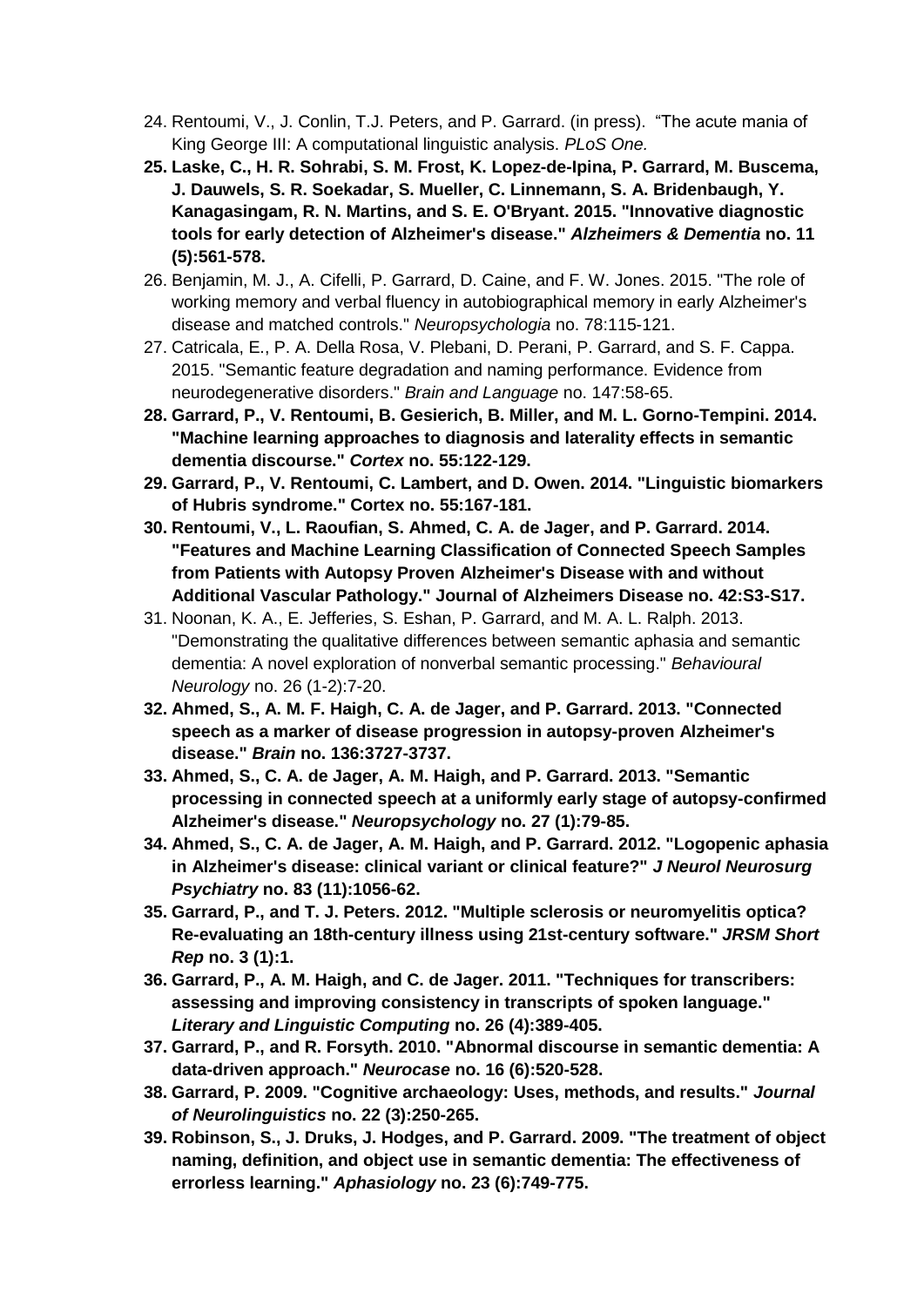- 40. Garrard, P., N. H. Martin, P. Giunti, and L. Cipolotti. 2008. "Cognitive and social cognitive functioning in spinocerebellar ataxia - A preliminary characterization." *Journal of Neurology* no. 255 (3):398-405.
- 41. Van Velzen, M., and P. Garrard. 2008. "From hindsight to insight retrospective analysis of language written by a renowned Alzheimer's patient." *Interdisciplinary Science Reviews* no. 33 (4):278-286.
- 42. Zahn, R., P. Garrard, J. Talazko, M. Gondan, P. Bubrowski, F. Juengling, H. Slawik, P. Dykierek, B. Koester, and M. Hull. 2006. "Patterns of regional brain hypometabolism associated with knowledge of semantic features and categories in Alzheimer's disease." *J Cogn Neurosci* no. 18 (12):2138-51.
- **43. Garrard, P., and E. Carroll. 2006. "Lost in semantic space: a multi-modal, nonverbal assessment of feature knowledge in semantic dementia."** *Brain* **no. 129 (Pt 5):1152-63.**
- 44. Garrard, P., J. M. Schott, D. G. MacManus, J. R. Hodges, N. C. Fox, and A. D. Waldman. 2006. "Posterior cingulate neurometabolite profiles and clinical phenotype in frontotemporal dementia." *Cogn Behav Neurol* no. 19 (4):185-9
- **45. Garrard, P., L. M. Maloney, J. R. Hodges, and K. Patterson. 2005. "The effects of very early Alzheimer's disease on the characteristics of writing by a renowned author."** *Brain* **no. 128 (Pt 2):250-60.**
- **46. Garrard, P., and E. Carroll. 2005. "Presymptomatic semantic impairment in a case of fronto-temporal lobar degeneration associated with the +16 mutation in MAPT." Neurocase no. 11 (5):371-83.**
- **47. Garrard, P., M. A. Lambon Ralph, K. Patterson, K. H. Pratt, and J. R. Hodges. 2005. "Semantic feature knowledge and picture naming in dementia of Alzheimer's type: a new approach."** *Brain Lang* **no. 93 (1):79-94.**
- 48. Carroll, E., and P. Garrard. 2005. "Knowledge of living, nonliving and "sensory quality" categories in semantic dementia." *Neurocase* no. 11 (5):338-50.
- **49. Garrard, P., E. Carroll, G. Vigliocco, and D. Vinson. 2004. "Lexical processing in progressive aphasia: Separating the semantic and syntactic properties of single words."** *Dementia and Geriatric Cognitive Disorders* **no. 17 (4):371-372.**
- **50. Rogers, T. T., M. A. Lambon Ralph, P. Garrard, S. Bozeat, J. L. McClelland, J. R. Hodges, and K. Patterson. 2004. "Structure and deterioration of semantic memory: a neuropsychological and computational investigation."** *Psychol Rev* **no. 111 (1):205-35.**
- 51. Garrard, P., C. Farnham, A. J. Thompson, and E. D. Playford. 2004. "Rehabilitation of the cancer patient: experience in a neurological unit." *Neurorehabil Neural Repair* no. 18 (2):76-9.
- **52. Ralph, M. A. L., K. Patterson, P. Garrard, and J. R. Hodges. 2003. "Semantic dementia with category specificity: A comparative case-series study."** *Cognitive Neuropsychology* **no. 20 (3-6):307-326.**
- **53. Garrard, P., D. Bradshaw, H. R. Jager, A. J. Thompson, N. Losseff, and D. Playford. 2002. "Cognitive dysfunction after isolated brain stem insult. An underdiagnosed cause of long term morbidity." Journal of Neurology Neurosurgery and Psychiatry no. 73 (2):191-194.**
- 54. Garrard, P., M. A. Lambon Ralph, P. C. Watson, J. Powis, K. Patterson, and J. R. Hodges. 2001. "Longitudinal profiles of semantic impairment for living and nonliving concepts in dementia of Alzheimer's type." J Cogn Neurosci no. 13 (7):892-909.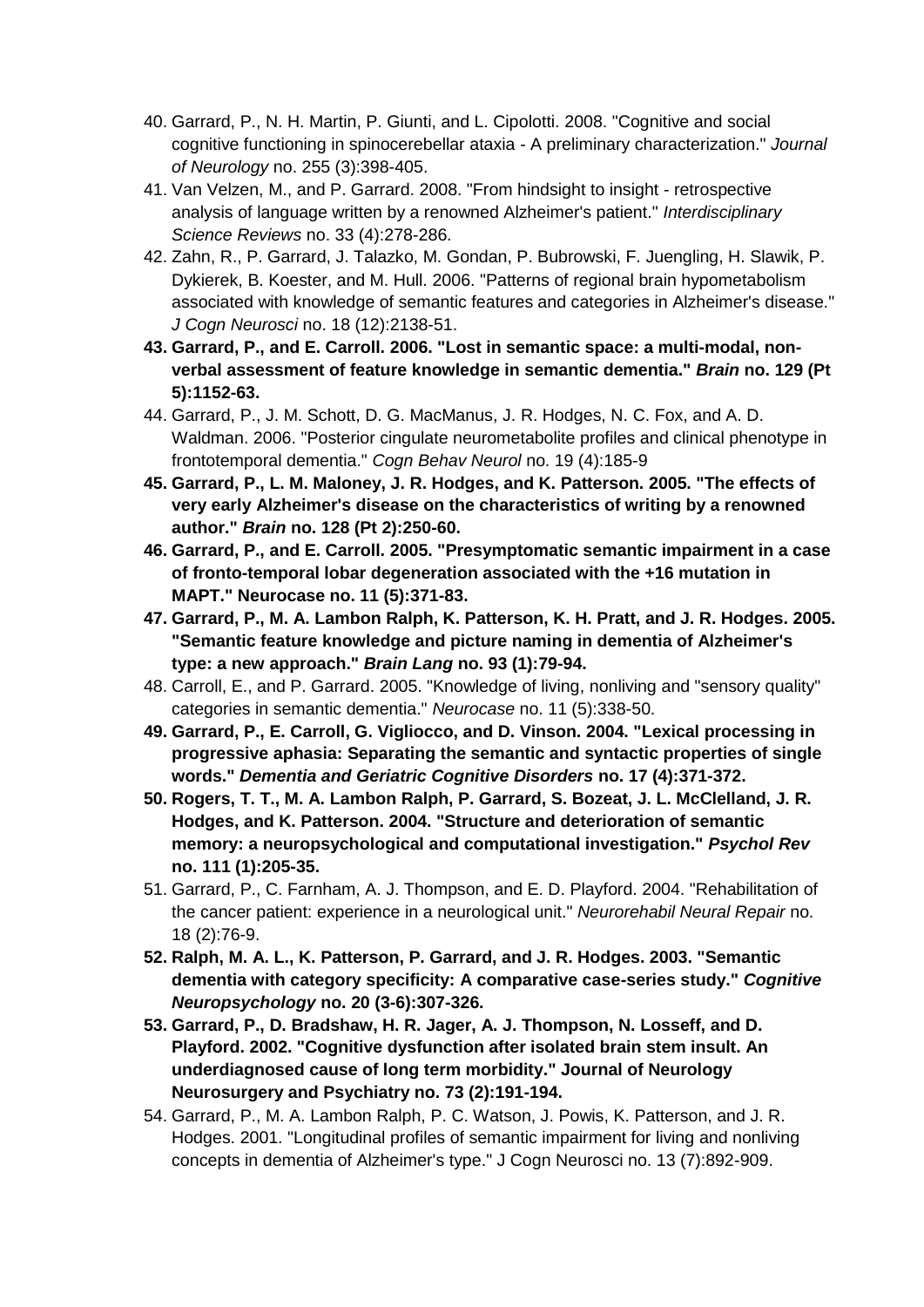- **55. Lambon Ralph, M. A., J. Powell, D. Howard, A. B. Whitworth, P. Garrard, and J. R. Hodges. 2001. "Semantic memory is impaired in both dementia with Lewy bodies and dementia of Alzheimer's type: a comparative neuropsychological study and literature review."** *J Neurol Neurosurg Psychiatry* **no. 70 (2):149-56.**
- **56. Garrard, P., M. A. Ralph, J. R. Hodges, and K. Patterson. 2001. "Prototypicality, distinctiveness, and intercorrelation: Analyses of the semantic attributes of living and nonliving concepts."** *Cogn Neuropsychol* **no. 18 (2):125-74.**
- 57. Bozeat, S., M. A. Lambon Ralph, K. Patterson, P. Garrard, and J. R. Hodges. 2000. "Non-verbal semantic impairment in semantic dementia." *Neuropsychologia* no. 38 (9):1207-15.
- 58. Hodges, J. R., K. Patterson, R. Ward, P. Garrard, T. Bak, R. Perry, and C. Gregory. 1999. "The differentiation of semantic dementia and frontal lobe dementia (temporal and frontal variants of frontotemporal dementia) from early Alzheimer's disease: a comparative neuropsychological study." *Neuropsychology* no. 13 (1):31-40.
- **59. Garrard, P., K. Patterson, P. C. Watson, and J. R. Hodges. 1998. "Category specific semantic loss in dementia of Alzheimer's type - Functional-anatomical correlations from cross-sectional analyses."** *Brain* **no. 121:633-646.**
- 60. Barry, C., S. Davis, P. Garrard, and I. T. Ferguson. 1997. "Churg-Strauss disease: deterioration in a twin pregnancy. Successful outcome following treatment with corticosteroids and cyclophosphamide." *Br J Obstet Gynaecol* no. 104 (6):746-7.
- 61. Garrard, P., and D. Barnes. 1996. "Aortic dissection presenting as a neurological emergency." *J R Soc Med* no. 89 (5):271-2.

# CASE REPORTS

- 62. Godbolt, A. K., J. A. Beck, J. Collinge, P. Garrard, J. D. Warren, N. C. Fox, and M. N. Rossor. 2004. "A presenilin 1 R278I mutation presenting with language impairment." *Neurology* no. 63 (9):1702-1704.
- 63. Garrard, P., J. Blake, V. Stinton, M. G. Hanna, M. M. Reilly, J. L. Holton, D. N. Landon, and W. P. Honan. 2002. "Distal myopathy with tubular aggregates: a new phenotype associated with multiple deletions in mitochondrial DNA?" *J Neurol Neurosurg Psychiatry* no. 73 (2):207-8.
- 64. Garrard, P., J. R. Hodges, P. J. De Vries, N. Hunt, A. Crawford, J. R. Hodges, and K. Balan. 2000a. "Hashimoto's encephalopathy presenting as "myxodematous madness". J Neurol Neurosurg Psychiatry no. 68 (1):102-3.

# **LETTERS**

- 65. Garrard, P., and R. Jacoby. 2015. "B-vitamin trials meta-analysis: less than meets the eye." *American Journal of Clinical Nutrition* no. 101 (2):414-415. doi: 10.3945/ajcn.114.097808.
- 66. Garrard, P., J. Stephenson, V. Ganesan, and T. Peters. 2010a. "Attenuated variants of Lesch-Nyhan disease: the case of King James VI/I." *Brain* no. 133. doi: ARTN e153 10.1093/brain/awq156.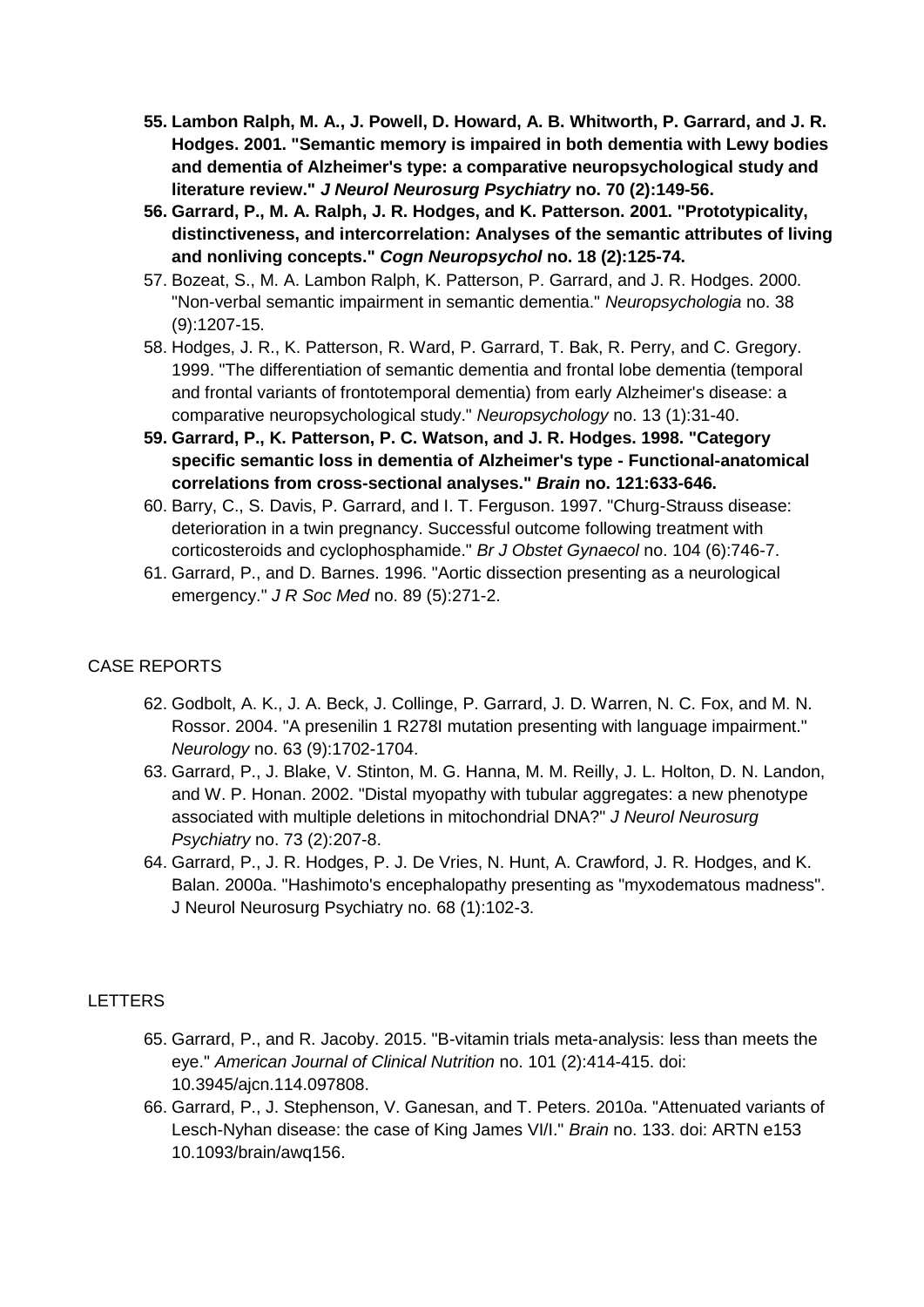#### ABSTRACTS

- *67.* Nikolic, D., A. Barney, V. Nemes, and P. Garrard. 2014. "Motif discovery in speech: application to monitoring Alzheimer's disease." *Proceedings Iwbbio 2014: International Work-Conference*
- 68. Barney, A., D. Nikolic, V. Nemes, P. Garrard. 2013. Detecting repeated speech: a possible marker for Alzheimer's disease. In: Models and analysis of vocal emissions for biomedical applications, 8th International Workshop: December 16-18, 2013 Firenze: Firenze University. Edited by Claudia Manfredi. Press, 2013.
- 69. Nemes, V., D. Nikolic, A. Barney, P. Garrard. 2012. A feasibility study of speech recording using a contact microphone in patients with possible or probable Alzheimer's disease to detect and quantify repetitions in a natural setting. Alzheimer's & Dementia 8 (4), P490-P491, 2012.
- 70. Garrard, P., C. Butler, and S. Ahmed. 2012. "An abbreviated examination for the assessment of linguistic impairment in Primary Progressive Aphasia." Dementia and Geriatric Cognitive Disorders no. 33:198-198.
- 71. Ahmed, S., C. de Jager, A. M. Haigh, and P. Garrard. 2012. "Longitudinal Evaluation of Linguistic and Non-linguistic Abilities in a Case of Logopenic Primary Progressive Aphasia." *Dementia and Geriatric Cognitive Disorders* no. 33:233-234.
- 72. Garrard, P., and S. Ahmed. 2012. "An abbreviated examination for the assessment of linguistic impairment in primary progressive aphasia." *European Journal of Neurology* no. 19:561-561.
- 73. Peters, T., and P. Garrard. 2011. "Re-evaluation of the diagnosis of acute porphyria in relatives of King George III with special reference to King James VI/I." *British Journal of Dermatology* no. 164 (5):1135-1136.
- 74. Vigliocco, G., P. Garrard, D. P. Vinson, and E. Carroll. 2005. "Dissociating semantics and English count-mass: Evidence from semantic dementia and progressive non-fluent aphasia." *Brain and Language* no. 95 (1):96-97.
- 75. Garrard, P., D. G. MacManus, and A. D. Waldman. 2005. "Regional metabolite ratios in two syndromic variants of fronto-temporal dementia using (1)H magnetic resonance spectroscopy." *Journal of Neurology Neurosurgery and Psychiatry* no. 76 (4):616-616.
- 76. Garrard, P., and A. Majumdar. 2005. "Effects of early Alzheimer's disease on creative writing." *Journal of Cognitive Neuroscience*:126-126.
- 77. Garrard, P., and A. Majumdar. 2005. "A tangled genius." *Journal of Neurology Neurosurgery and Psychiatry* no. 76 (6):899-899.
- 78. Carroll, E., and P. Garrard. 2005. "Knowledge of living, nonliving, and "sensory quality'' categories in semantic dementia." *Journal of Neurology Neurosurgery and Psychiatry* no. 76 (6):898-898.
- 79. Carroll, E., and P. Garrard. 2005. "Non-verbal assessment of semantic feature knowledge in semantic dementia." *Journal of Cognitive Neuroscience*:74-74
- 80. Garrard, P., and A. Majumdar. 2005. "Effects of early Alzheimer's disease on creative writing." *Journal of Cognitive Neuroscience*:126-126.
- 81. Garrard, P., and A. Majumdar. 2005. "A tangled genius." *Journal of Neurology Neurosurgery and Psychiatry* no. 76 (6):899-899.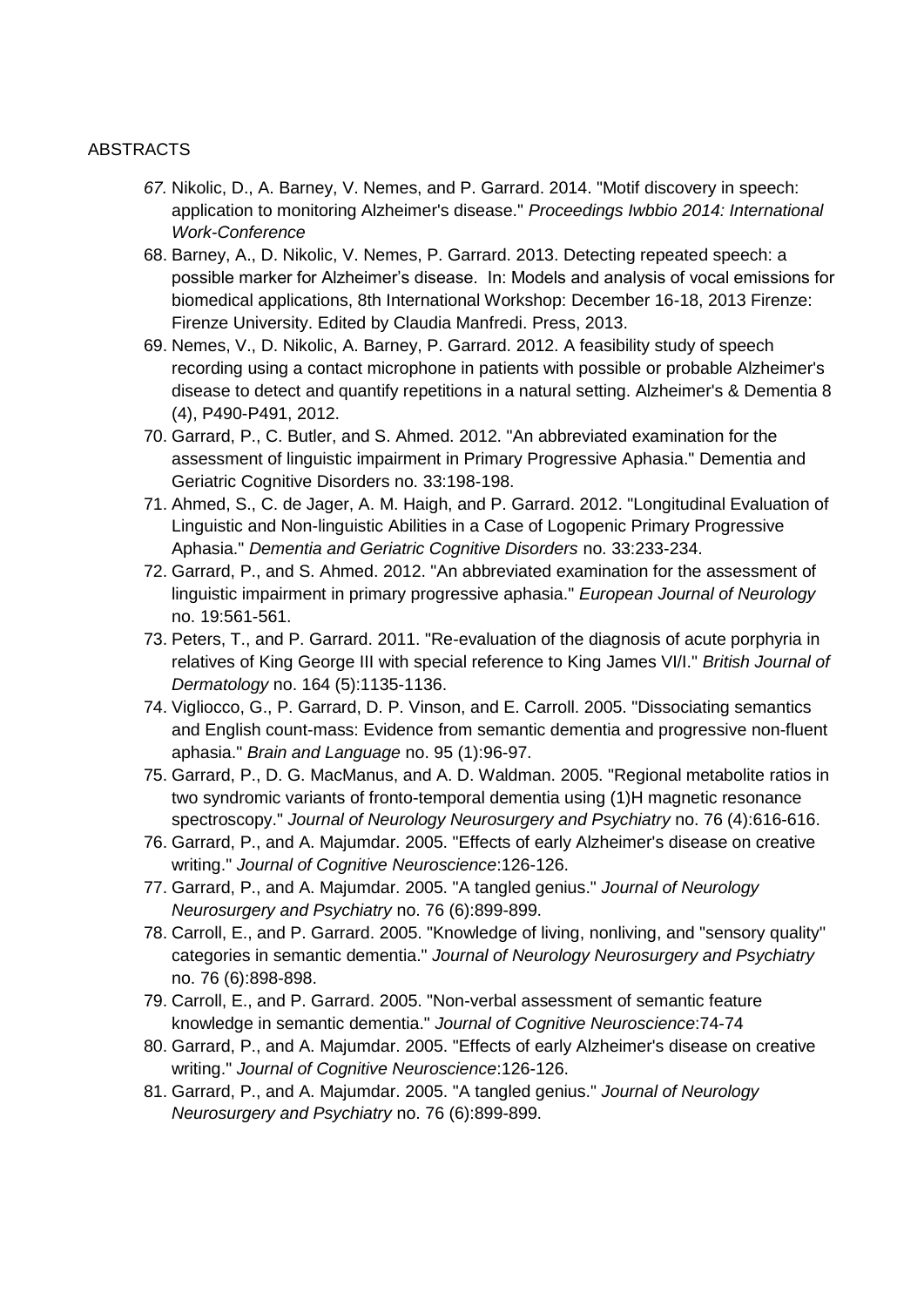#### FORTHCOMING PUBLICATIONS

1. P. Garrard (Editor): "Leadership, stress and hubris".

*This will be a second collection of papers and transcripts from an interdisciplinary (psychology, politics, finance and business) conference, held at the Royal Society of Medicine in November 2014, and organised by the Daedalus Trust. I have been invited by my fellow Trustees to edit the volume, and am currently in discussion with Taylor and Francis regarding publication. The anticipated publication date will be in early 2017.*

2. Clarke, N., N. Sofat, L. Assi, P.Garrard. "Autoimmunity, progranulin and TDP-43 proteinopathy".

*This study of temporal lobe function in patients with autoimmune arthritides, and its relationship to serum levels of progranulin was motivated by the hypothesis that patients with the TDP-43 positive form of frontotemporal dementia show an elevated rate of autoimmune comorbidity, which may contribute to the pathogenesis of the condition. The paper will be submitted to Annals of Neurology in February 2016.* 

3. Garrard, P. "The right hemisphere and its semantics".

*This is the subject of a talk that I have been invited to give at the 10th International Conference on Frontotemporal Dementias (ICFTD), which will take place in Munich from Aug 31st to September 2nd. In advance of the meeting I plan to submit a paper to Cortex in the form of a more detailed review of this important and difficult topic, which would be published later in the year.* 

4. Garrard, P. and F. Humfrey. "Predicting cognitive status in Alzheimer's disease from handwriting: a machine learning study of MMSE data".

*This paper will be based on a BSc research project dissertation due to be submitted in March 2016, and sufficiently original to merit submission the* Journal of Alzheimer's Disease*.*

5. Galizia-Caruana, E., J. Isaacs, and P. Garrard. "Reversible dementias: a case series and review"

*This paper is being written by one of the senior specialist trainees in neurology, and will highlight the importance of reversible causes of cognitive impairment, illustrated by case histories of patients seen in the St George's cognitive neurology specialist clinic over the past five years. The paper will be submitted to the* BMJ *in Spring 2016.*

6. Garrard, P., R. Chalmers, S. Chalmers and J. Brookes. "Presymptomatic language change in a blogger with behavioural variant FTD: a computational linguistic analysis"

*The second and third authors on this paper are the children of the (now deceased) patient. They contacted me to suggest analysing the large number of digital language samples written by a prolific amateur writer and blogger for more than two decades before he began to develop early symptoms of cognitive decline, which later turned out to represent the onset of frontotemporal dementia. The patient died in early 2015. This project represents a unique opportunity to document clinically important changes associated with an unusual cause of dementia and to promote public engagement through partnership with the patient's family members. Target journal:* Neurocase*.*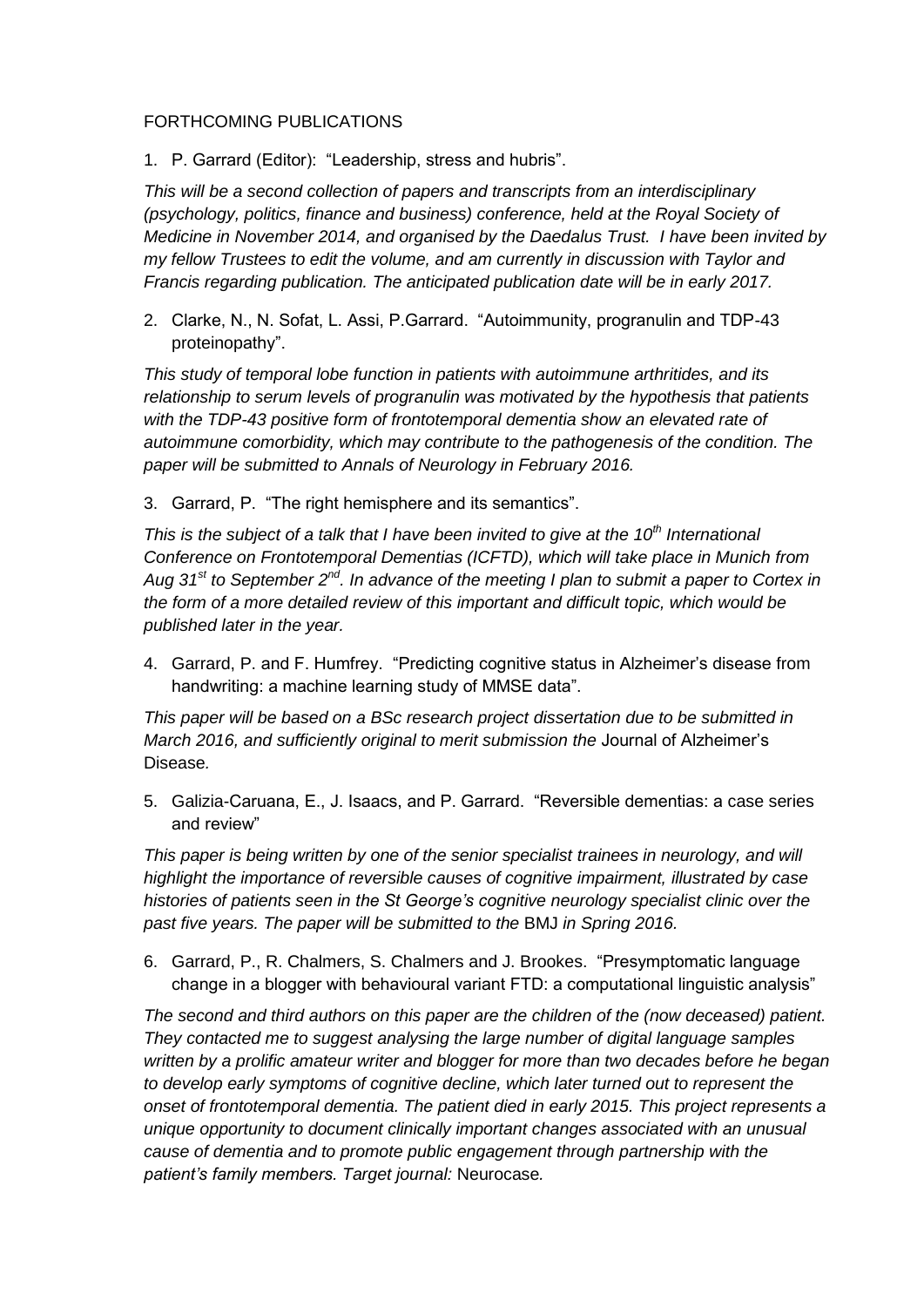7. Peters, T.J., A. Barney, V. Rentoumi and P. Garrard. "Applied cognitive archaeology: handwriting analysis in relation to the mental illness and life events of King George III"

*This paper from the 'Cognitive Archaeology' group that Prof. Peters and I established in 2009, will present the results of a longitudinal analysis of King George III's handwriting over a period of 30 years using change-point analysis to detect deviations from baseline of a composite measure that correlates with cognitive status. All but one of the statistically significant changes are temporally linked to medical events referred to in the historical record.* We speculate as to the cause of the remaining change point. We will submit in *Spring 2016 to a high impact journal such as* Proceedings of the National Academy of Sciences*.* 

#### **Grant Income**

#### AWARDED

#### **2016-2020: Research Grant - Medical Research Council**

*A standardised, multilingual Mini Linguistic State Examination (MLSE) for classifying and monitoring Primary Progressive Aphasia*

A collaborative project with the Universities of Manchester, Southampton, Cambridge and the Istituto Universitario di Studi Superiori, Pavia.

£900,000 [Role: Principal investigator]

#### **2016-2018: Wellcome Hub Award**

#### *Created out of mind*

An extensive partnership between leaders in cognitive science, medicine and the arts, led by University College London, to establish a three year interdisciplinary hub in dementia and arts, at the Wellcome Trust.

£1m [Role: Consortium member]

#### **2013-2015: Research Grant - St George's Neuroscience Research Foundation**

*Subclinical semantic deficits in autoimmune conditions: a pilot study £15,000.* [Role: Principal investigator]

# **2012-2014: Project Grant - Leverhulme Trust**

*Building an 18th Century semantic space to analyse the correspondence of King George III. £100,000* [Role: Principal investigator]

#### **2012-2015: Enterprise Award - SGUL Enterprise Fund**

*Diagnostic network analysis of brain imaging in dementia. £14,500.* [Role: Principal investigator]

#### **2010-2011: Discipline Hopping Award - Medical Research Council**

*Perseverometry: a novel performance marker in dementia.*

A collaborative project with the Institute of Sound and Vibration Research, University of Southampton

*£89,093.* [Role: Principal investigator]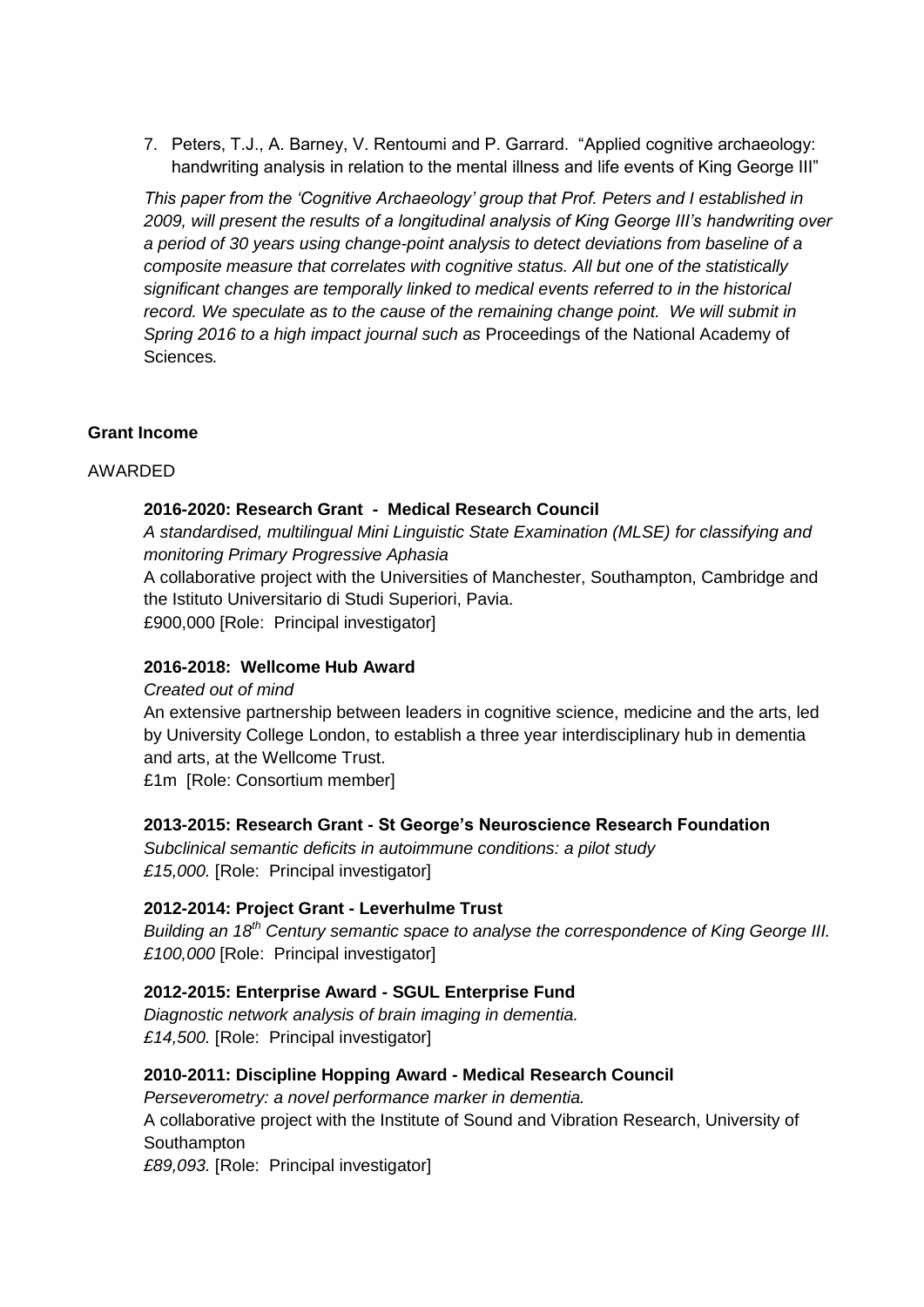#### **2009-2012: Research Grant - Medical Research Council**

*Cognitive Archaeology: identifying and measuring the presymptomatic phase of dementia.* A collaborative project with the OPTIMA project, University of Oxford. *£518,000.* [Role: Principal investigator]

#### **2001-2005: Clinician Scientist Fellowship Award - Medical Research Council**

*Exploring the neural basis of semantic memory using magnetic resonance spectroscopy £650,000.* [Role: Principal investigator]

#### **SUBMITTED**

#### **Project Grant - IKTPLUSS initiative (Research Council of Norway)**

*The virtual house doctor - a decision support system for people with dementia* A collaborative project with the Universities of Tromso (Norway), Colorado, Louisiana State, and two industry partners.

Decision date: May 2016 [Role: Co-investigator]

#### **Initial Training Network - European Commission (H2020)**

*Innovative technologies for sustainable healthcare (SusHea)* A collaborative project with and led by the Department of Computer Science at Leeds Beckett University. Decision date: June 2016 [Role: Beneficiary]

#### **Project grant - Alzheimer's Society**

*Whole genome sequencing in patients and families with dementia: building an open access UK resource* Decision date: February 2016 [Role: Co-applicant]

#### **Pilot project grant - Alzheimer Research UK**

*Concentration, time-course and prognostic value of circulating A-Beta oligomers after traumatic brain injury.* Decision date: March 2016 [Role: Principal investigator]

#### **PhD studentship - Rosetrees Trust**

*Investigating speech characteristics as predictors and biomarkers of dementia* Decision date: February 2016 [Role: Primary supervisor]

#### **PhD studentship - Alzheimer's Society**

*Autoimmunity, progranulin and TDP43 proteinopathy* Decision date: July 2016 [Role: Primary supervisor]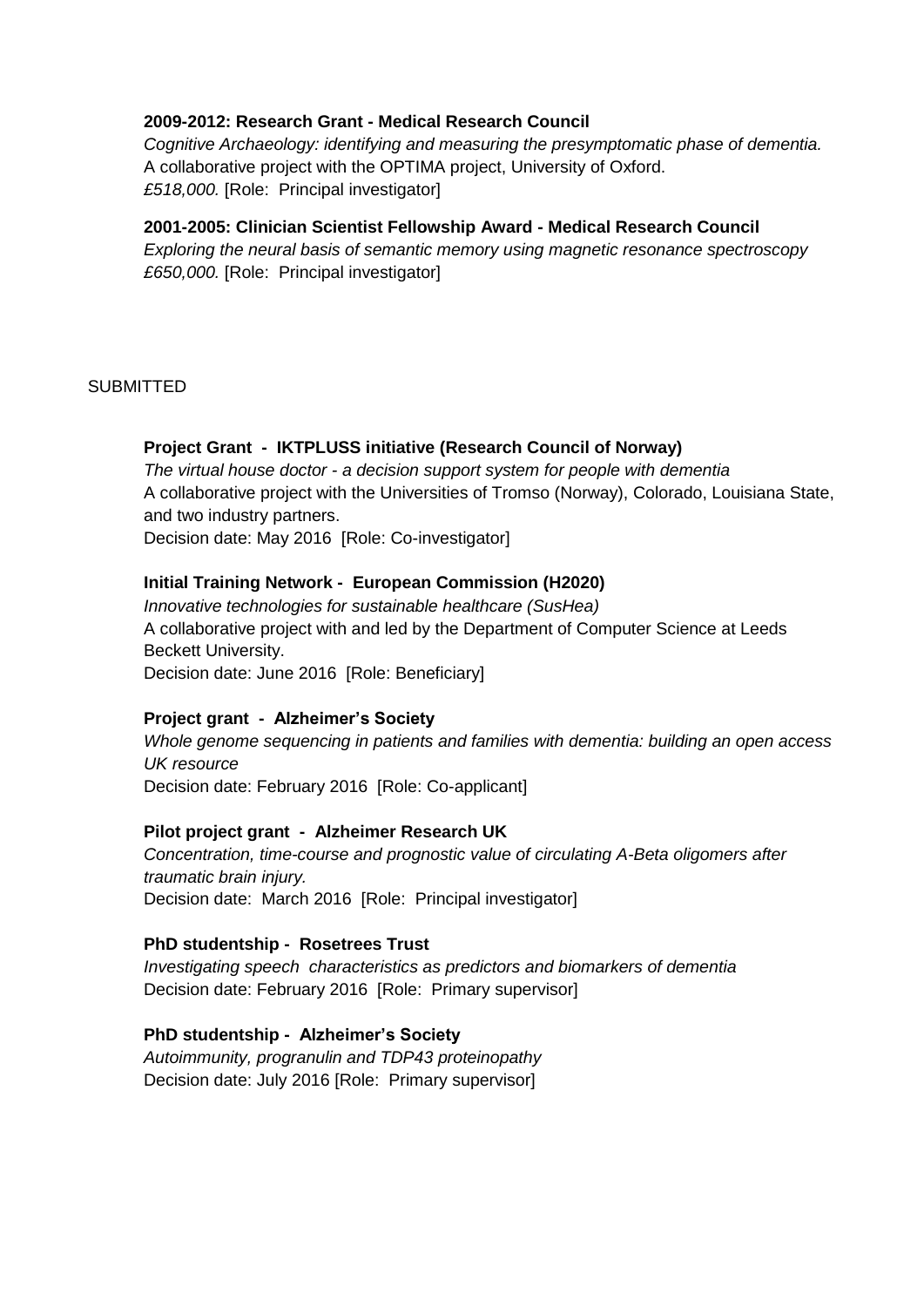#### IN PREPARATION

#### **Research grant - NIHR Health Services and Delivery Research Programme**

*Multidisciplinary review model to diagnosis and management of young onset dementia* [Role: Principal investigator]

This application will bring together a team of neurologists, psychiatrists, neuropsychologists and neuroimagers from across London with the aim of refining and standardising a pathway for people with young onset dementia. I am working with an industry partner (GE Healthcare) who will contribute to the costs of Amyloid imaging, where indicated, with a view to examining the needs and health economic implications of this new dementia biomarker.

Preliminary application deadline: April 2016.

#### **Research grant - European Commission (H2020)**

*IASIS*

[Role: Consortium member]

This consortium is composed of computer scientists, data scientists and geneticists, as well as clinicians and policymakers in two chronic disease areas (lung cancer and dementia). The aim is to extract knowledge from largely unstructured electronic clinical records to create an organised anonymised database that can be used to model risk states and factors, disease trends, individual differences, responses to drug treatment and other variables on a large scale. A genome sequencing work package is expected to highlight variations at a genetic level that can be later examined in populations of patients, with the aim of advancing the development of personalised medicine.

#### **Research degree examination**

#### PhD

| 2016 | The neurosemantic networks of object nouns: analysis and interpretation |
|------|-------------------------------------------------------------------------|
|      | Abdelmalek Essaadi University, Tangier, Morocco                         |

- 2010 *Exploring semantic cognition in semantic aphasia and Alzheimer's disease* University of Manchester
- 2009 *Insights into frontotemporal dementia: an imaging and neuropsychological study* University of Cambridge

#### **DClinPsych**

2012 *Attention and connected speech in a stroke population* University of Queensland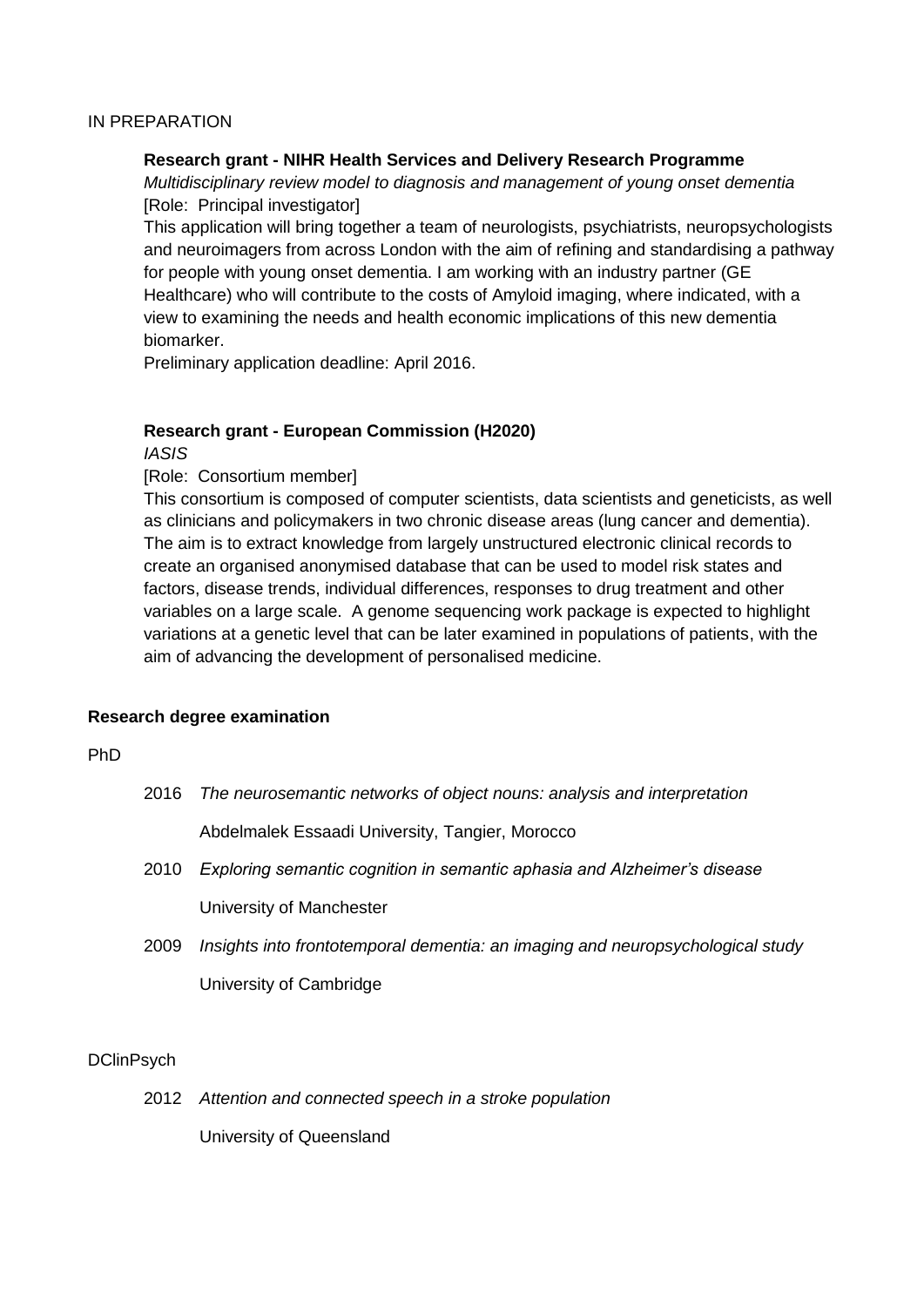#### MPhil

- 2012 *Multimodal imaging of brain tumours using NMR* **SGUL**
- 2013 *A genome-wide association study in leukoaraiosis*

**SGUL** 

#### MSc

I have been an external examiner for the UCL neuroscience MSc course since 2013.

#### **Research Supervision**

#### Postdoctoral research staff at SGUL

2010-13 Dr Samrah Ahmed-Ali

Funded through my MRC project grant 'Cognitive Archaeology'. Her work led to the publication of three scientific reports, one review paper and four conference abstracts, including one platform presentation at the Alzheimer's Association International meeting in Vancouver, 2013. On leaving SGUL Dr Ahmed was appointed to a research assistant post at the University of Oxford.

2011-13 Dr Vanda Nemes

Funded through my MRC Discipline Hopping Award 'Perseverometry'. Dr Nemes's work led to the publication of a peer-reviewed scientific paper (in press), and three conference abstracts. After leaving SGUL, Dr Nemes was appointed to a Lectureship at the University of Pecs, Hungary.

2013-15 Dr Vassiliki Rentoumi

Funded through my Leverhulme Trust project grant 'Creating an 18<sup>th</sup> Century semantic space'. Dr Rentoumi's work led to the publication of four peereviewed scientific papers, and two conference abstracts, including a platform presentation at the Vascular Dementia meeting in Athens, 2014.

#### Doctoral students

#### PhD

2016-19 Natasha Clarke *Changes in spoken and written language as predictors of late life dementia* SGUL (MRC Doctoral Training Scholarship)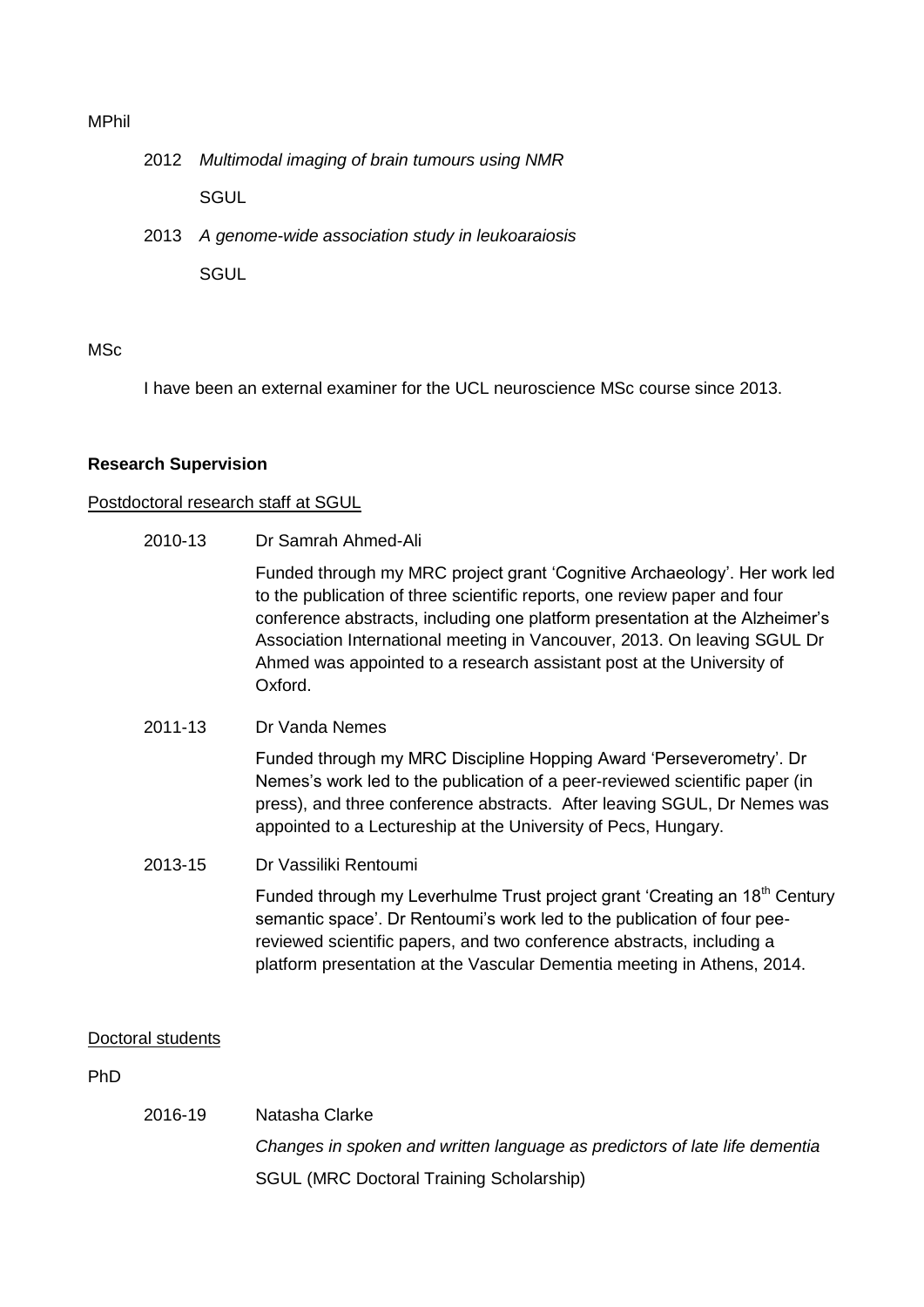| 2002-05 | Erin Carroll                                                                                             |  |  |  |
|---------|----------------------------------------------------------------------------------------------------------|--|--|--|
|         | Category and modality specificity in semantic dementia<br>University College London                      |  |  |  |
| 2003-06 | Julia Hocking                                                                                            |  |  |  |
|         | An fMRI study of the semantic feature network<br>University College London                               |  |  |  |
| 2006-10 | Angela Darekar                                                                                           |  |  |  |
|         | The BOLD MRI response of the brain to alteration in arterial blood pressure<br>University of Southampton |  |  |  |
|         |                                                                                                          |  |  |  |

#### Pre-doctoral students

MSc Cognitive neuropsychology – Birkbeck.

- 2004 Helen Gould
- 2004 Arnab Majumdar
- 2005 Krist Noonan
- 2005 Julia Robinson
- 2006 Jo Wiltshire

#### **BSc**

| 2002 Lisa Maloney                     | <b>UCL</b>                                         |
|---------------------------------------|----------------------------------------------------|
|                                       | 2003 Ian Coyle-Gilcrhist UCL (First class honours) |
| 2003 Kripa Popatlal                   | <b>UCL</b>                                         |
| 2011 Ladan Raoufian                   | SGUL (Runner up - Housfield Prize)                 |
| 2014 Yasmin Galbraith                 | SGUL                                               |
| 2015 Francesca Humfrey SGUL (current) |                                                    |

# **7. Professional Practice**

I have held GMC specialist accreditation in Neurology since 2001 and appointments as consultant or honorary consultant Neurologist at: the National Hospital for Neurology and Neurosurgery (2001-2007); Homerton University Hospital NHS Trust (2002-2005); the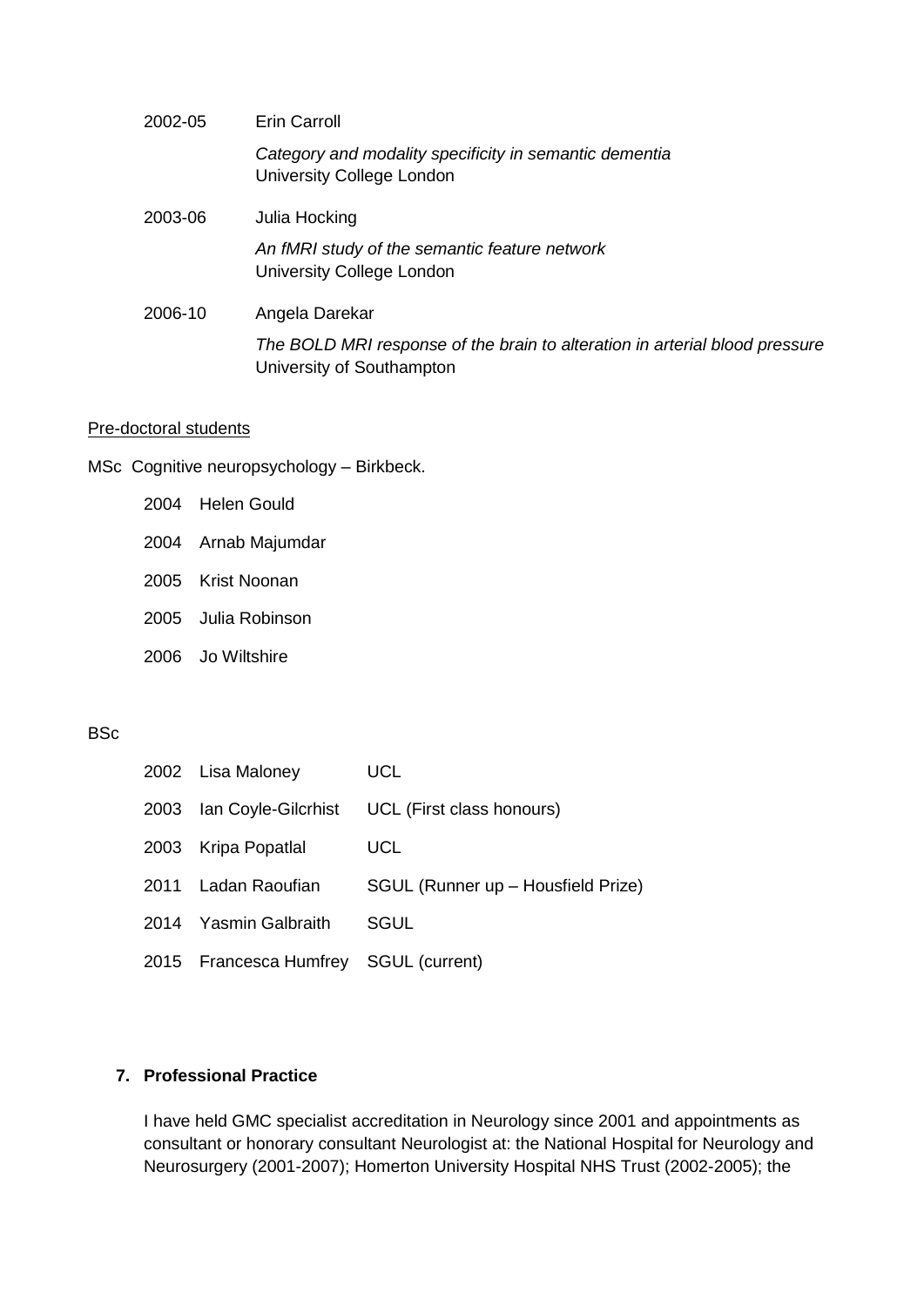Royal Free Hospital (2005-2007); Barnet and Chase Farm Hospital NHS Trust (2005- 2007); Southampton University Hospitals NHS Trust (2007-2010).

My current clinical appointment as honorary consultant Neurologist at St George's Healthcare NHS Trust began in 2010 and accounts for 50% of my contracted hours. My roles are in general and specialist (cognitive) Neurology in both inpatient and outpatient settings. Specifically, I provide:

- 1. A weekly General Neurology outpatient clinic (Thursday pm)
- 2. Weekly Cognitive Neurology specialist outpatient clinics (Thursday am and Friday pm)
- 3. Duty consultant ('attending') Neurologist for St George's A&E attenders and inpatients, by rota for four weeks per year
- 4. Out of hours consultant cover for stroke thrombolysis (by rota one week in seven) and for neurology (one week in forty)

I have a complete and up to date appraisal record, and contribute to the appraisal process as a trained appraiser. I completed my first revalidation in 2014.

I contribute to the Trust's educational programme in dementia, and to the visiting speaker programmes in neighbouring Trusts. I organise visiting lecturers to speak in the monthly external speaker slot on the Neurology CPE programme. I regularly deliver evening talks to: lay groups of patients and their relatives organised through the Alzheimer's Society; a two monthly in-house patients and families group led by Dementia Pathfinders at St George's; educational meetings for GPs related to the recognition and diagnosis of dementia.

The dementia specialist workforce now consists of two consultant neurologists, a band 8 neuropsychologist, a dementia nurse specialist, and two inpatient dementia nurse advisors. By instituting and chairing a fortnightly programme of Friday morning dementia research strategy meetings, I have helped to develop an ethos of clinical research participation that has led to regular and growing recruitment to NIHR portfolio research studies (including CTIMPs) and industry trials. I am local PI on two observational studies and two industry drug trials that will open in Q4 of the current financial year. By the end of 2016-17 I plan to have grown this component of our work sufficiently to justify recruitment of a junior full-time member of staff dedicated to dementia research and study recruitment.

# **8. Enterprise and Knowledge Transfer**

I am passionate about interdisciplinarity, public understanding and engagement in science, which I believe to offer mutual benefits to research and society. I am a keen supporter and active participant in the University's Community Open Day, and always try to communicate new findings and publications that are of potential public interest to the media. As a result, my work has received extensive media attention, including interviews on BBC Radio 4's 'Today' programme, US National Public Radio, and television, national and international newspaper coverage, and a growing presence in the new media.

The interdisciplinary potential of my work and the breadth of my academic collaborations inspired a highly successful SGUL 'Spotlight on Science' event, dealing with issues of language, political power and hubris. I was invited to participate in the prestigious TEDx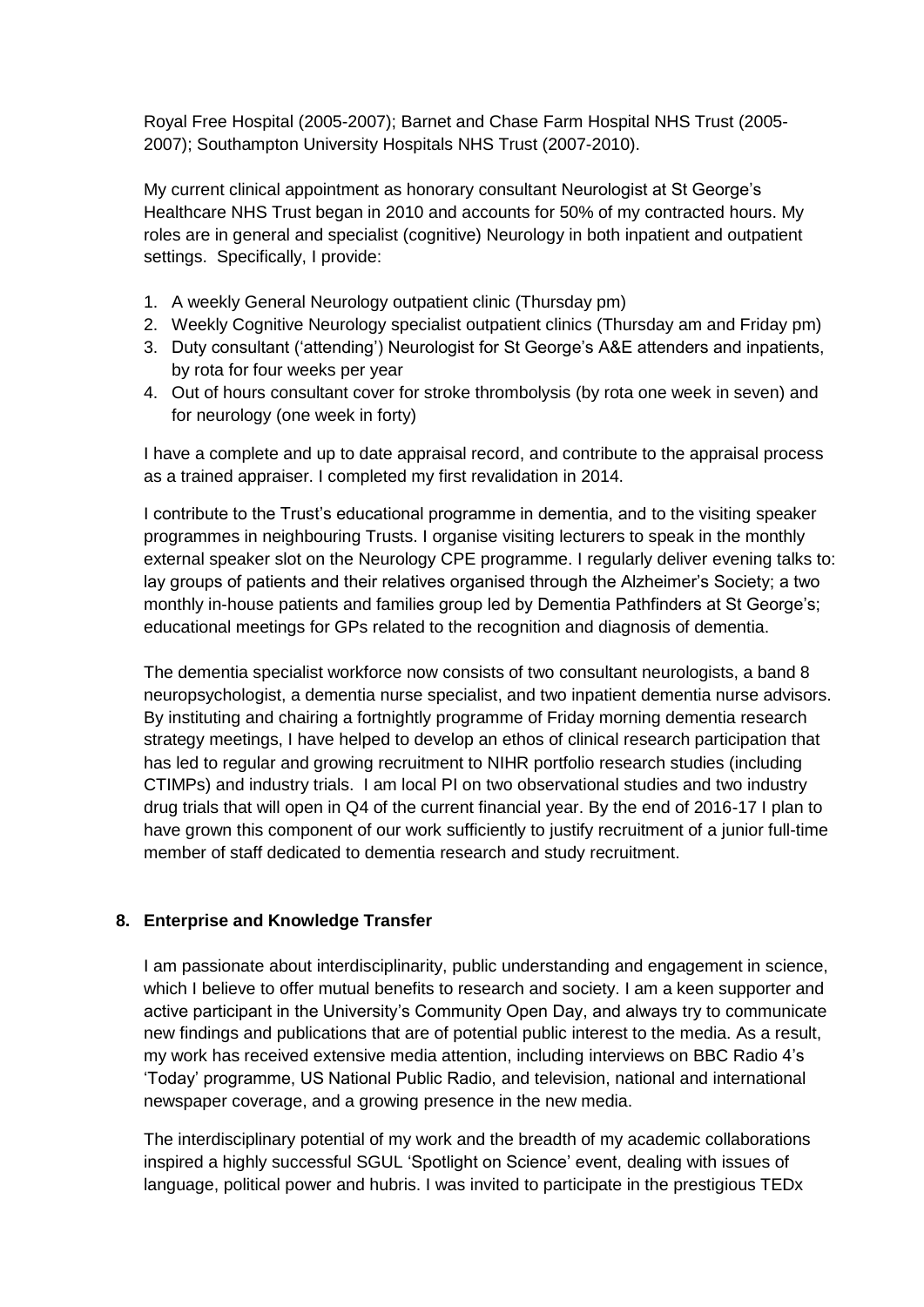event that was awarded to Wandsworth in 2015. My TED talk 'On the power of linguistics and the linguistics of power' is now online at [http://tinyurl.com/jqohels.](http://tinyurl.com/jqohels)

As a Trustee and member of the research advisory committee of the Daedalus Trust between 2012 and the present, I helped to organise and run two conferences on leadership and hubris at the Royal Society of Medicine and one at the Judge Business School in Cambridge. In addition, I was involved in the organisation and running of a number of smaller events ('research cafés') in London and Oxford.

I strive to maximise public and patient involvement in all my research activities, and value the fresh insights that an interested lay person can bring to the development of ideas in medical science. I worked with the Alzheimer's Society to facilitate caregivers' input into my B-vitamin trial proposal, and have addressed patient and Alzheimer's Society sponsored carer groups on topics related to young onset dementia syndromes.

#### **9. Strategic Enablers**

Academic leadership in the Discipline

Since 2013 my unique expertise in neurodegeneration, language and computational analysis, has led to requests to lecture, to collaborate internationally and to join scientific research consortia on multicentre grants. My expanding collaborative network includes clinicians and scientists from Italy, Greece, Spain, Norway, Australia and the United States. Consortia have included applications to Horizon 2020 (including one currently in preparation), and the Alzheimer's Society (currently in submission). My interdisciplinary interests spanning neuroscience and the humanities led to an invitation to contribute to a UCL-led application for the prestigious Wellcome Hub award (also in submission).

I regularly comment in the press on issues related to my areas of research, have been interviewed on radio and television, and helped journalists with articles and features, both in the UK and internationally. I have authored two topical pieces in the Science & Technology section of the online media outlet 'The Conversation': one on the role of B-Vitamins in preventing dementia (7.8K readers) and the other on power and hubris in politics (2.1K readers).

Other specific markers of national and international esteem include:

2016 Invited speaker and symposium committee member  $-10<sup>th</sup>$  Language Resources and Evaluation Conference (Portorož, Slovenia).

Invited speaker at the  $10<sup>th</sup>$  International Conference on Frontotemporal Dementias, (Munich, Germany).

Invited speaker at the Sussex Neuroscience Society.

2016 Invited speaker at Johns Hopkins University School of Medicine Grand Rounds programme – date to be confirmed.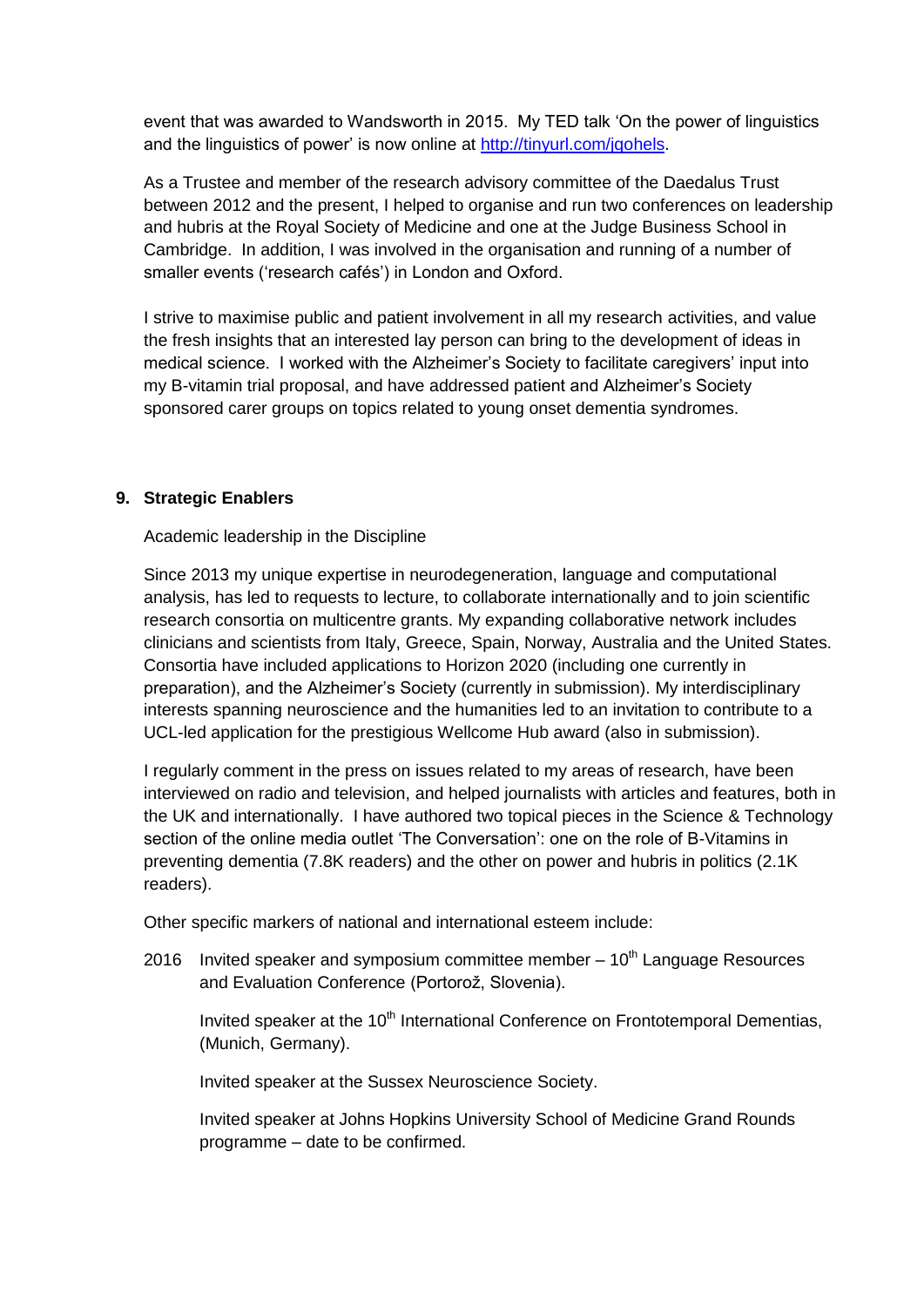2015 Invited to contribute a chapter to the book on Single Case Neuropsychology and memory, edited by Sarah MacPherson and Sergio Della Sala, to be published Summer, 2016. I will be writing about the case of the novelist Dame Iris Murdoch, my study of whose prose just prior to her diagnosis of Alzheimer's disease was published in Brain in 2005. Prof. John Hodges and Dr. Karalyn Patterson have agreed to co-author the chapter with me.

Invited to act as International Discussant in a symposium on language and dementia at the American Association for the Advancement of Sciences, February 11-15, 2016 in Washington DC.

Invited to join an international multidisciplinary consortium of experts to review progress in the development of novel biomarkers for Alzheimer's disease, because of my expertise in language disorders in dementia. The review was published in Alzheimer's and Dementia.

2015 Invited to contribute to a special issue of Current Alzheimer Research devoted to 'Advanced methods of biomedical signal processing for early detection of Alzheimer's disease'. Written with my collaborators at the Institute of Sound and Vibration Research in Southampton.

TEDx Wandsworth event 'Be the Change': One of two SGUL academics selected to showcase our research in the form of a TED talk at this locally sponsored event that featured a selection of talks on a variety of local themed topics.

2014 Symposium organiser ('Language, Computers and Cognitive Neuroscience') and speaker at the World Federation of Neurology biennial meeting, Hong Kong.

Joint Guest Editor (with Prof. Brita Elvevåg, University of Tromsø, Norway) of *Cortex* Special Issue - 'Language, Computers and Cognitive Neuroscience'

- 2013 Organised and led a public engagement ('Spotlight on Science') event at SGUL entitled 'The Linguistics of Power', in which my collaborative research with David (Lord) Owen on parliamentary language of Prime Ministers, the concept of Hubris Syndrome, the Cognitive Archaeology of King George III, and methods in computational linguistics, were communicated. The meeting attracted a capacity audience and was universally well received.
- 2012 I led a national consortium of prominent dementia researchers and trialists across the UK in an application to the NIHR to fund a trial of homocysteine lowering using oral B vitamins in patients with mild cognitive impariment ('VITACOG-2'). VITACOG-2 reached the full application stage with excellent reviews and broad support, but was denied funding at the final meeting of the EME allocation committee.

Other invited talks and lectures overseas:

2013 'The language of power': in 'Language as a Window into the Brain and its Pathologies' – Cognitive Science Society, Berlin.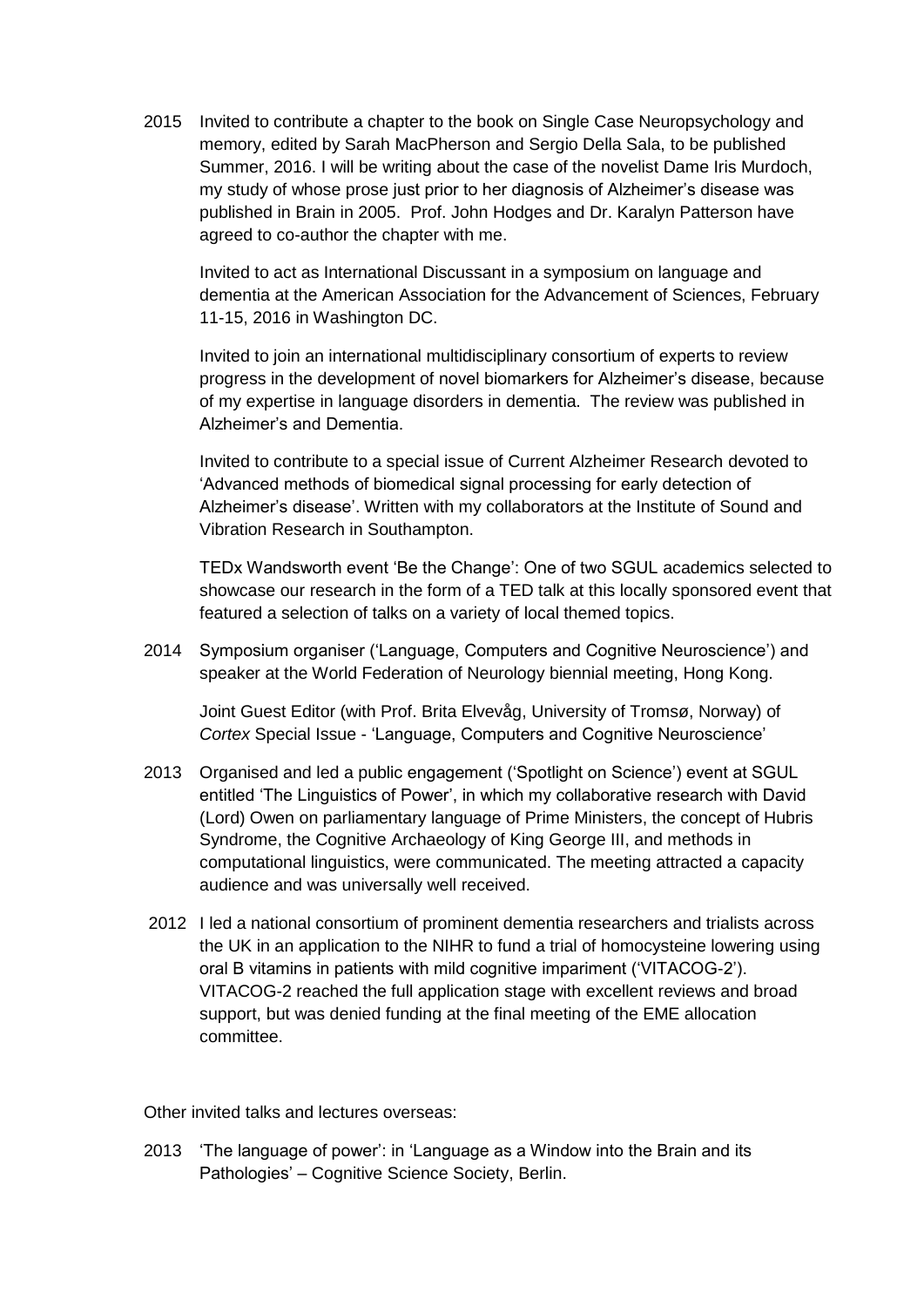- 2012 'Early onset dementia' University of Brisbane, Australia.
- 2009 'Connected speech abnormalities in neurodegenerative dementias' University of California San Francisco.
- 2007 'Cognitive Archaeology Uses and methods' Cognitive Science and Text Workshop. Charles Sturt University, Bathurst, Australia.
- 2008 'Cognitive insights from connected speech samples' Kognitiv V, Marmaris.
- 2002 'Semantic feature degradation in Alzheimer's disease and semantic dementia' International Conference on Memory (ICOM), Valencia.
- 2001 'Exploring the semantic memory impairment in neurodegenerative disease' International Conference on Memory, Valencia, Spain
- 2000 'Semantic feature knowledge in patients with Alzheimer's disease and Semantic Dementia' - World Federation of Neurology, Praia do Forte, Brazil
- 1998 'The breakdown of semantic memory in temporal lobe disease' International School of Advanced Studies, Trieste, Italy
- 1998 'Category specific semantic impairment and Semantic Dementia' World Federation of Neurology, Prague
- 1997 'The breakdown of semantic memory in diseases of the temporal lobe' Alzheimer's disease International, 7th European Congress, Helsinki, Finland

Academic leadership in SGUL

I was Deputy Director of the Stroke and Dementia Research Centre from its foundation in 2010, and Director from 2013 until the introduction of the new Institute structure, when I became Deputy Director of the new Neuroscience Institute. From these positions I led a departmental application to the Alzheimer's Society Doctoral Training Centre Award Scheme, and had two project proposals accepted on the MRC funded Intercollegiate Doctoral Training Programme for the 2016 application rounds.

Since my appointment as Honorary Consultant Neurologist at St George's Healthcare Trust, I have played an active role in facilitating cooperative and collaborative activity within and between the Department of Clinical Neuroscience, its Clinical Research Facility, and the University. Specifically: I instituted a fortnightly dementia-specific research strategy meeting to optimise the identification and recruitment of patients into suitable CRN portfolio and commercial research studies; the meeting has grown and enhanced the Trust's involvement in national and multi-national dementia research studies. I have organised a varied series of visiting lecturers and speakers from within SGUL for the monthly guest speaker programme in the Neurology departmental meeting. I have held, and continue to hold, a number of leadership positions and served on several University committees.